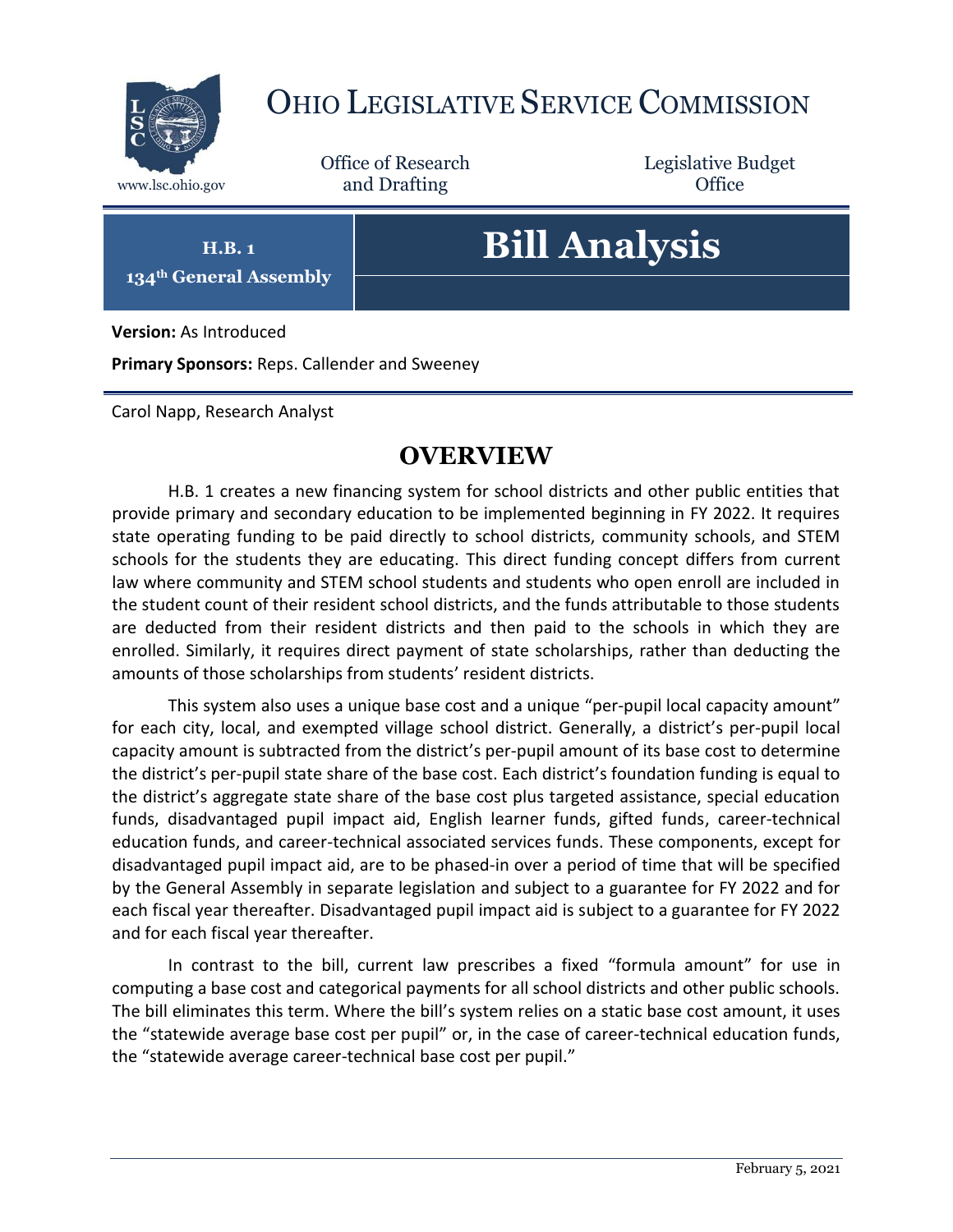City, local, and exempted village school districts also receive transportation funding supplemental targeted assistance, and career awareness and exploration funds. These payments are not subject to the phase-in. However, the bill does guarantee transportation funding for FY 2022 and 2023.

The bill provides a substantially similar formula for joint vocational school districts (JVSDs) (including a phase-in over a period of time specified by the General Assembly and a guarantee). It does make some JVSD-specific changes to the base cost computation and uses a charge-off rather than a "per-pupil local capacity amount" to determine the district's per-pupil state share of the base cost. Additionally, as under current law, it does not provide targeted assistance, gifted funding, or transportation funding to JVSDs.

For each community and STEM school, the system also specifies a unique base cost per pupil. These schools receive a payment for each student of the school's base cost per pupil plus per-pupil amounts of special education funds, disadvantaged pupil impact aid, English learner funds, career-technical education funds, and career-technical associated services funds. This funding is also subject to a phase-in over a period of time to be specified by the General Assembly. Community schools also receive career awareness and exploration funds, which are not subject to the phase-in.

Additionally, the bill (1) establishes a new funding formula for educational service centers (ESCs), (2) requires the Department of Education, beginning in FY 2021, to implement a program to distribute bus purchasing grants of not less than \$45,000 to city, local, and exempted village school districts for the purpose of replacing the oldest and highest mileage buses in the state assigned to routes, (3) requires the Department to award transportation collaboration grants, (4) makes several changes related to student transportation policy, (5) adds additional topics to the required content of the studies of economically disadvantaged students and preschool education that must be submitted by December 31, 2022, under current law, and (6) creates the School Funding Oversight Commission to monitor and make recommendations regarding the implementation of the bill and requires the Commission to receive those studies and several other studies that must be submitted by December 31, 2022.

Finally, the bill prioritizes the funding of school districts, community and STEM schools, and ESCs. Under those priorities, the bill first requires the use of unexpended, unencumbered balances from each of the next five fiscal years for disadvantaged pupil impact aid. After disadvantaged pupil impact aid is fully funded, it next requires the use of those balances for ESCs. After both disadvantaged pupil impact aid and ESCs are fully funded, the bill requires funding of the remainder of payments to school districts, community schools, and STEM schools and of state scholarships, using the General Revenue Fund and Nongeneral Revenue Fund moneys in the Department's budget, on a pro-rated basis if necessary.

## **TABLE OF CONTENTS**

| State operating funding for city, local, and exempted village school districts |  |
|--------------------------------------------------------------------------------|--|
|                                                                                |  |
|                                                                                |  |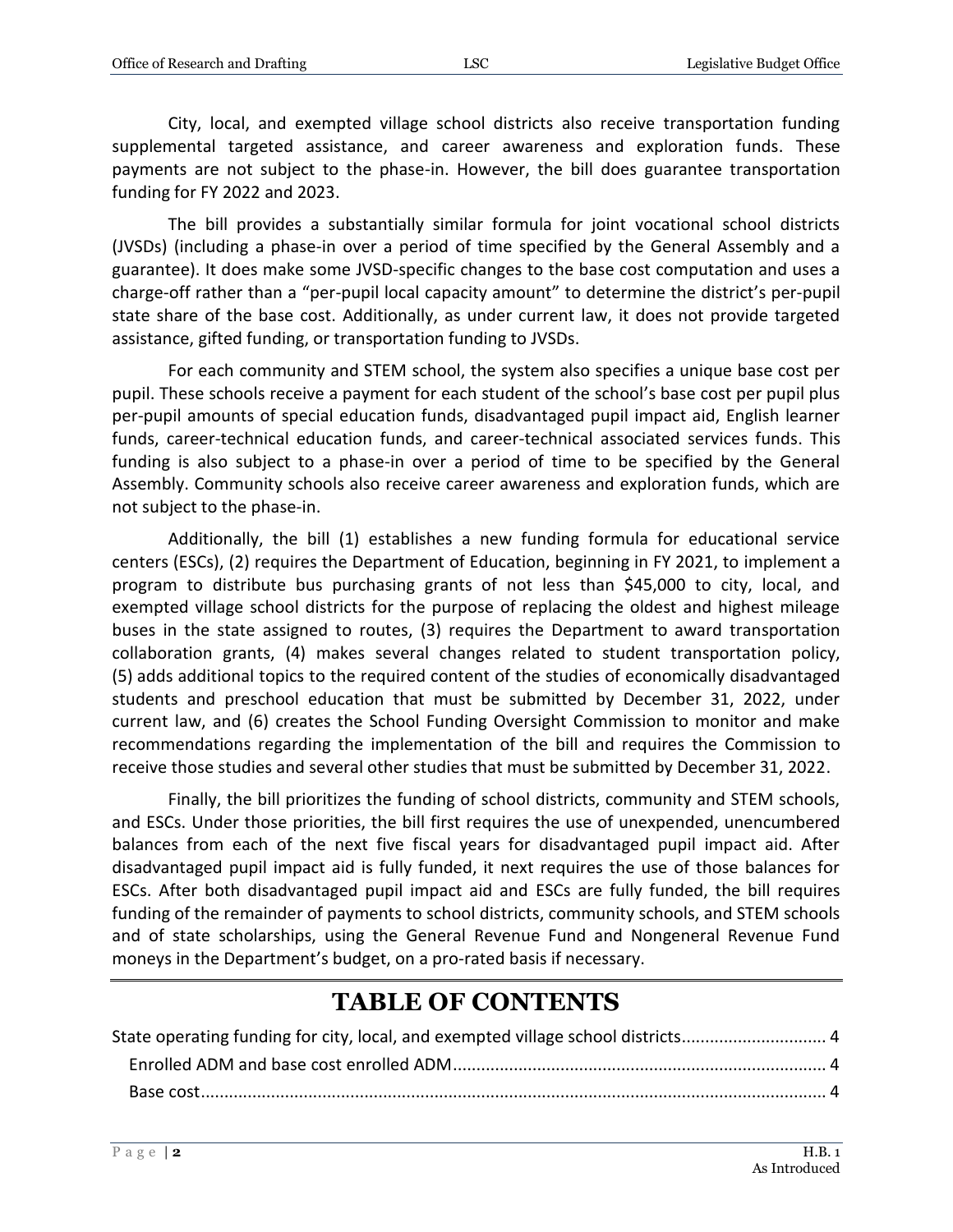| Total foundation funding after application of the phase-in and the guarantee  13 |  |
|----------------------------------------------------------------------------------|--|
|                                                                                  |  |
|                                                                                  |  |
|                                                                                  |  |
|                                                                                  |  |
|                                                                                  |  |
|                                                                                  |  |
|                                                                                  |  |
|                                                                                  |  |
|                                                                                  |  |
|                                                                                  |  |
|                                                                                  |  |
|                                                                                  |  |
|                                                                                  |  |
|                                                                                  |  |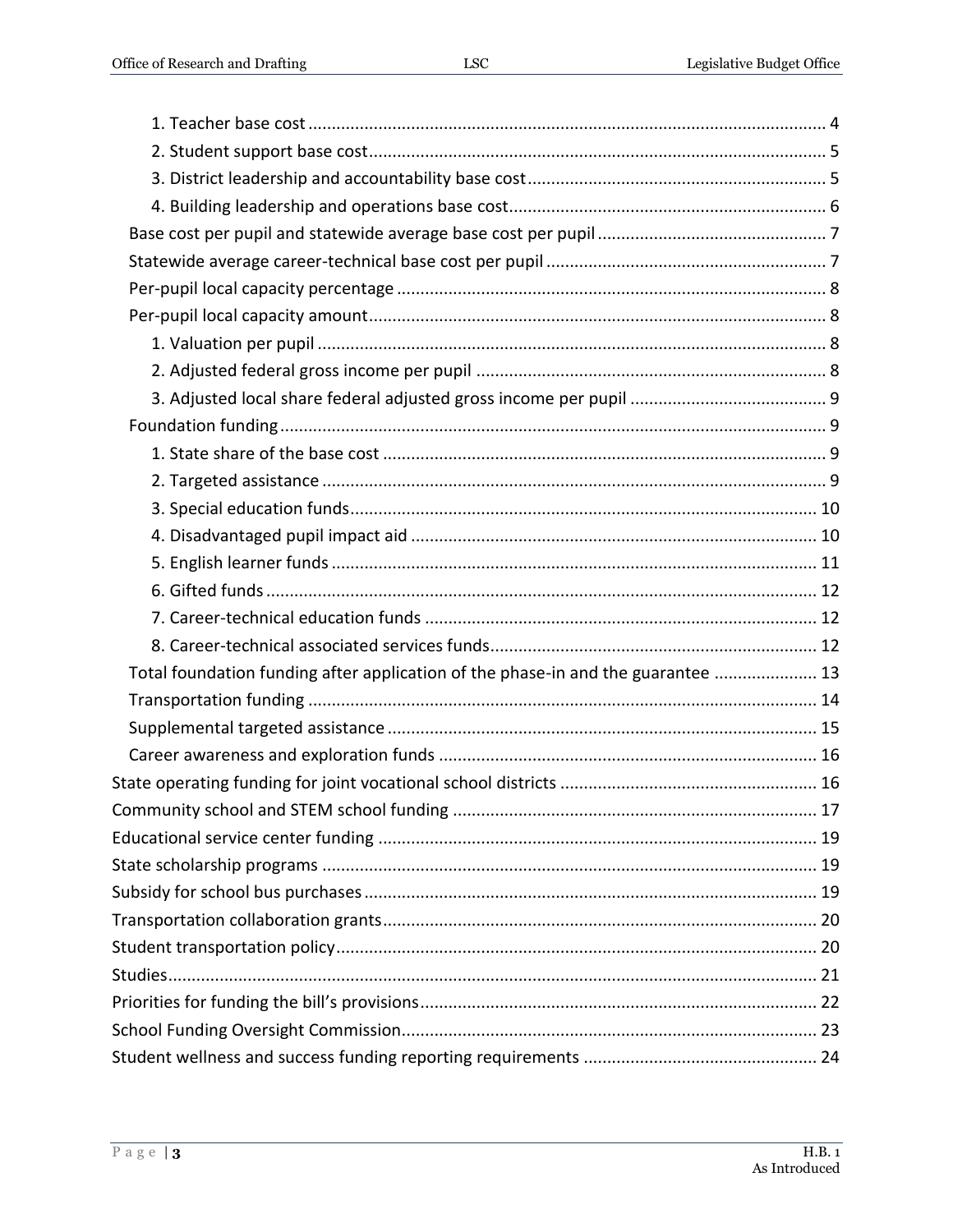## **SUMMARY**

## <span id="page-3-0"></span>**State operating funding for city, local, and exempted village school districts**

## <span id="page-3-1"></span>**Enrolled ADM and base cost enrolled ADM**

(R.C. 3317.02; conforming changes in numerous R.C. sections)

 Specifies that a city, local, or exempted village school district's "enrolled ADM" is the count of the students that are being educated by the district, minus 80% of the district's students receiving services at a joint vocational school district pursuant to a compact, cooperative education agreement, or a contract, plus 20% of the district's students who are enrolled in another district under a career-technical education compact.

(Currently, a district's "formula ADM" counts students in the district in which they reside rather than the district in which they are being educated.)

 Specifies that a city, local, or exempted village school district's "base cost enrolled ADM" is equal to the greater of (1) the district's enrolled ADM for the prior fiscal year or (2) the average of the district's enrolled ADM for the three prior fiscal years.

#### <span id="page-3-2"></span>**Base cost**

(R.C. 3317.011)

 Specifies that a city, local, or exempted village school district's base cost consists of the following four components:

#### <span id="page-3-3"></span>**1. Teacher base cost**

- Specifies that the teacher base cost includes all of the following components:
	- The district's classroom teacher cost, which is calculated using (a) an average teacher cost (the sum of the average statewide salary of teachers with salaries between \$30,000 and \$95,000, an amount for benefits equal to 16% of the salary amount, and district-paid insurance costs equal to the statewide weighted average employer-paid monthly premium times 12), and (b) specified student to teacher ratios for kindergarten (20 to 1), grades 1 through 3 (23 to 1), grades 4 through 8 (25 to 1), grades 9 through 12 (27 to 1), and career-technical education programs or classes (18 to 1);
	- The district's special teacher cost, which is calculated using the average teacher cost and a student to teacher ratio of 150 to 1, with a minimum of six teachers funded;
	- The district's substitute teacher cost, which is calculated using a daily rate of \$90 plus benefits for five substitute teacher days for every classroom and special teacher;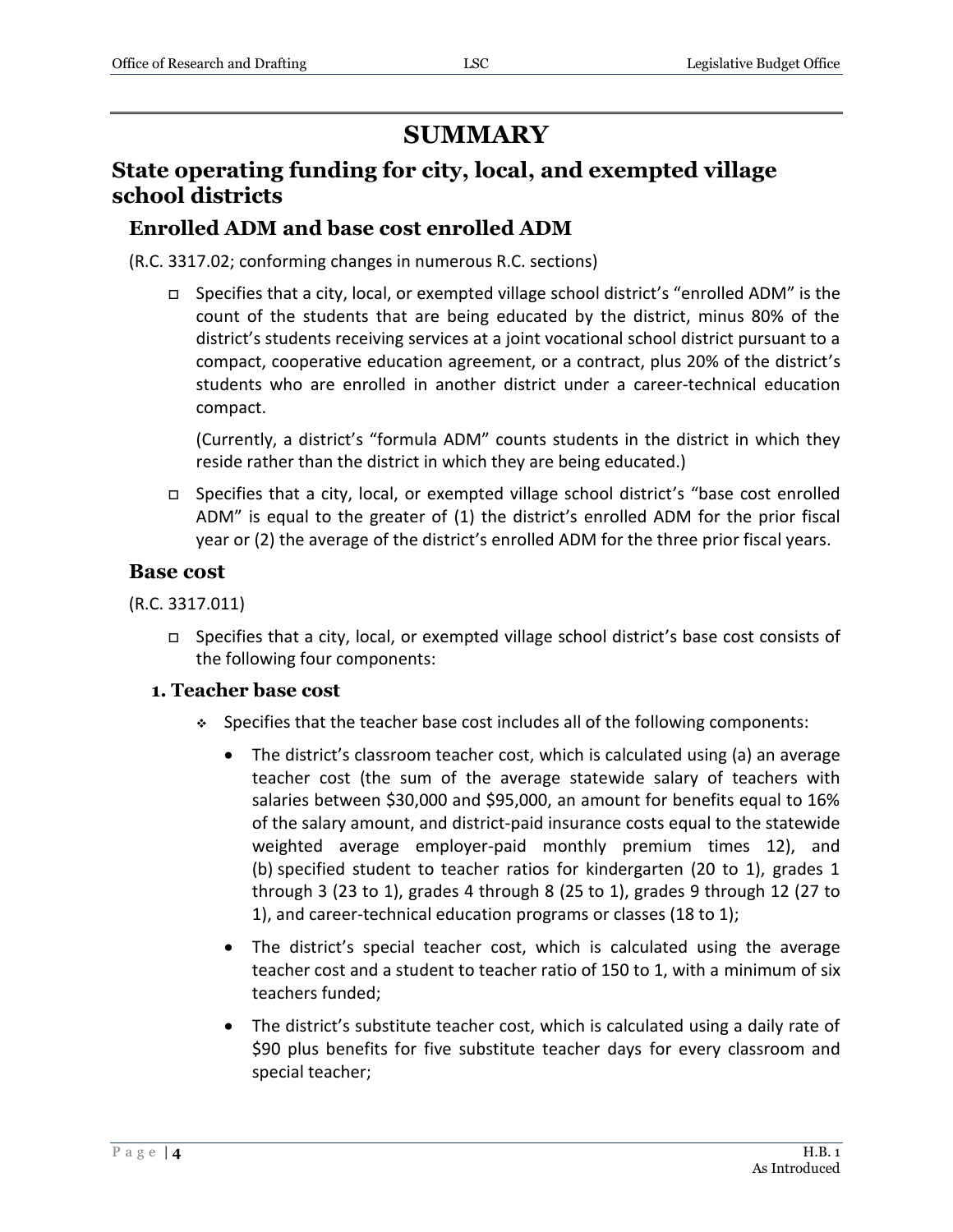The district's professional development cost, which is calculated using the average teacher cost (less insurance) per day (based on 180 contract days) for four professional development days for every classroom and special teacher.

#### <span id="page-4-0"></span>**2. Student support base cost**

- Specifies that the student support base cost includes all of the following components:
	- The district's guidance counselor cost, which is calculated using the average statewide salary of guidance counselors with salaries between \$30,000 and \$95,000 and a high school student to counselor ratio of 360 to 1, with a minimum of one counselor funded;
	- The district's librarian and media staff cost, which is calculated using the average statewide salary of librarian and media staff with salaries between \$30,000 and \$95,000 and a student to librarian and media staff ratio of 1,000 to 1;
	- The district's staffing cost for student social, emotional, and security support, which is calculated using the average statewide salary of counselors with salaries between \$30,000 and \$95,000 and a student to staff ratio of 250 to 1, with a minimum of five staff members funded;
	- The district's academic co-curricular activities cost, which is calculated using the average per-pupil spending reported statewide by districts for academic co-curricular activities;
	- The district's athletic co-curricular activities cost, which is calculated using the average per-pupil spending reported statewide by districts for athletic co-curricular activities;
	- The district's building safety and security cost, which is calculated using the average per-pupil spending reported statewide by districts for building safety and security;
	- The district's supplies and academic content cost, which is calculated using the average per-pupil spending reported statewide by districts for supplies and academic content (excluding supplies for transportation and maintenance);
	- The district's technology cost, which is calculated using a per-pupil amount of \$37.50.

#### <span id="page-4-1"></span>**3. District leadership and accountability base cost**

 Specifies that the district leadership and accountability base cost includes all of the following components: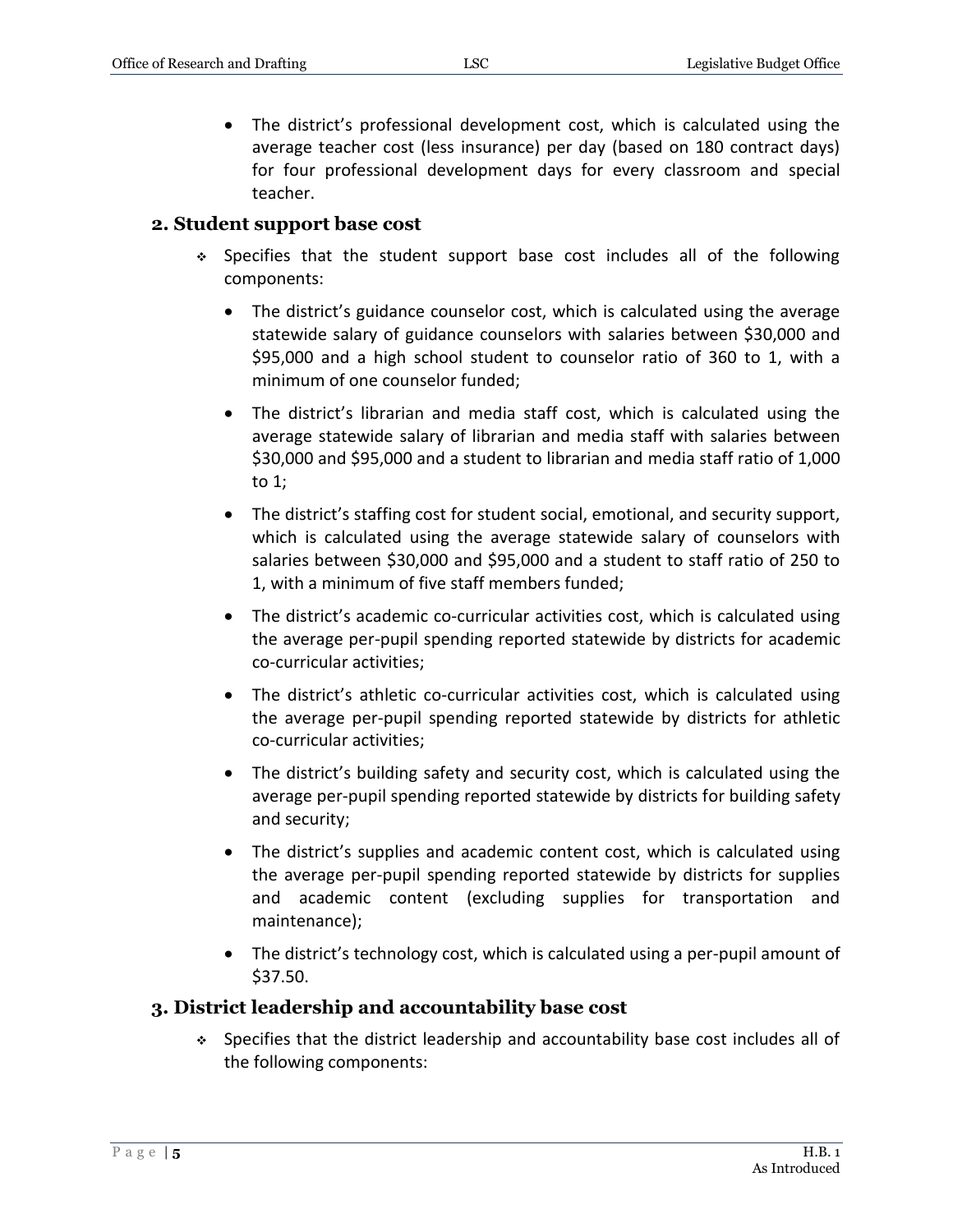- The district's superintendent cost, which is calculated as a scaled amount of salary (using a salary range of \$80,000 to \$160,000) plus benefits, with an additional amount added for insurance;
- The district's treasurer cost, which is calculated as a scaled amount of salary (using a salary range of \$60,000 to \$130,000) plus benefits, with an additional amount added for insurance;
- The district's other district administrator cost, which is calculated using (a) the district's superintendent cost, (b) the ratio of the average salary of all assistant superintendents and directors statewide with salaries between \$50,000 and \$135,000 to the average salary of superintendents with salaries between \$60,000 and \$180,000, and (c) a student to staff ratio of 750 to 1, with a minimum of two administrators funded;
- The district's fiscal support cost, which is calculated based on the average statewide salary of bookkeeping and accounting employees with salaries between \$20,000 and \$80,000 and a student to staff ratio of 850 to 1, with a minimum of two positions funded and a maximum of 35 positions funded;
- The district's education management information system (EMIS) support cost, which is calculated based on the average statewide salary of EMIS support employees with salaries between \$30,000 and \$90,000 and a student to staff ratio of 5,000 to 1, with a minimum of one position funded;
- The district's leadership support cost, which is calculated based on the average statewide salary of administrative assistants with salaries between \$20,000 and \$65,000 and an administrator to staff ratio of 3 to 1, with a minimum of one position funded;
- The district's information technology center support cost, which is calculated using a per-pupil amount of \$31.

#### <span id="page-5-0"></span>**4. Building leadership and operations base cost**

- Specifies that the building leadership and operations base cost includes all of the following components:
	- The district's building leadership cost, which is calculated using (a) the district's superintendent cost, (b) the ratio of the average statewide salary of principals with salaries between \$50,000 and \$120,000 to the average salary of superintendents statewide with salaries between \$60,000 and \$180,000, and (c) a student to staff ratio of 450 to 1;
	- The district's building leadership support cost, which is based on the average statewide salary of clerical employees with salaries between \$15,000 and \$50,000 and a student to staff ratio of 400 to 1, with a minimum number of positions funded that is equal to the number of buildings in the district and a maximum of three positions per building funded;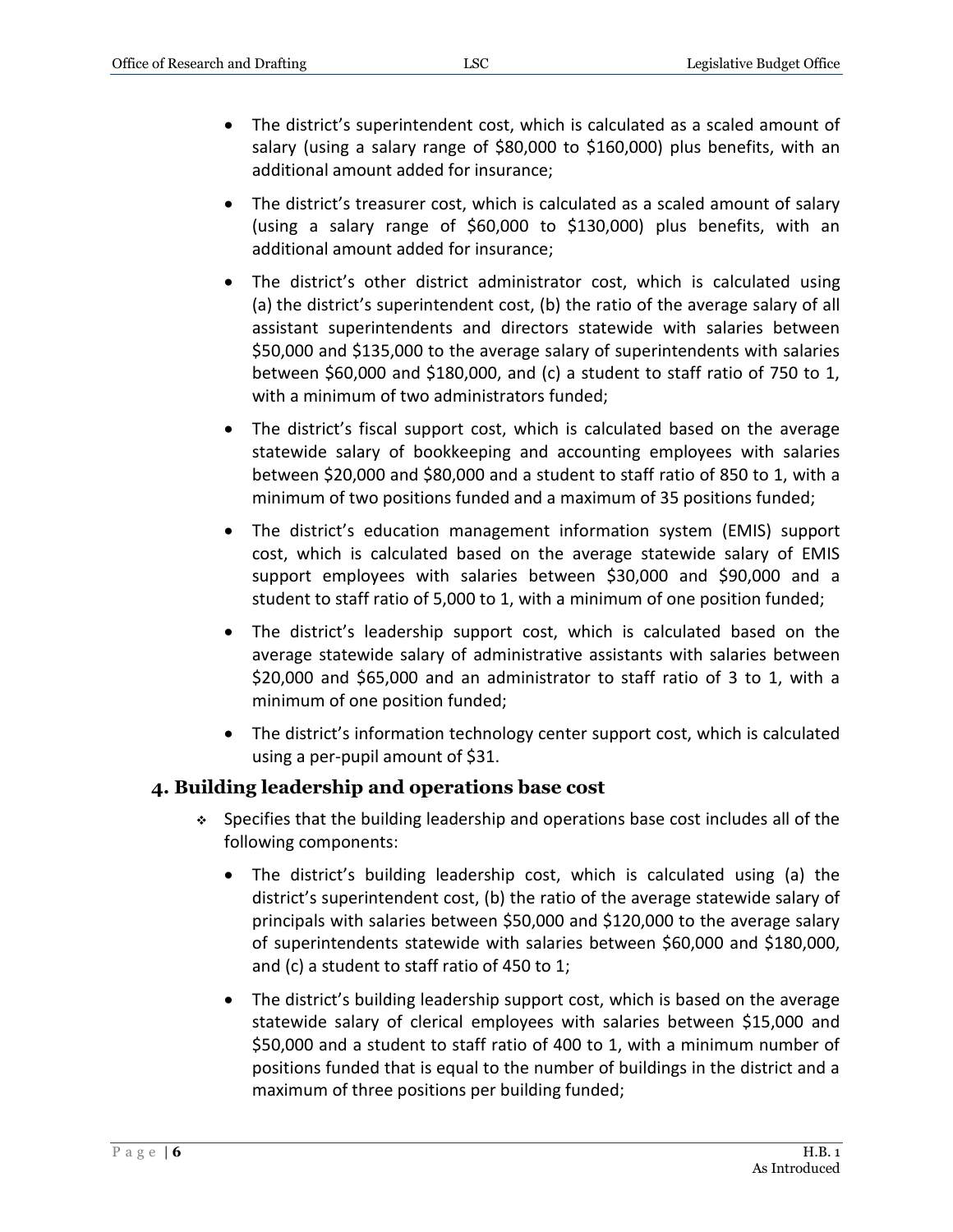- The district's building operations cost, which is calculated using the product of the six-year average of the statewide average building square feet per pupil and the six-year statewide average cost per square foot for those buildings, less the district's building safety and security cost.
- Uses a district's "base cost enrolled ADM" for those factors of the base cost computation which are paid on a per-pupil basis.
- $\Box$  Specifies that all of the average salaries and costs within the base cost computation are to be calculated using data from FY 2018.

### <span id="page-6-0"></span>**Base cost per pupil and statewide average base cost per pupil**

(R.C. 3317.018(A) and 3317.02)

- Prescribes a unique "base cost per pupil" for each city, local, and exempted village school district that is equal to the district's base cost divided by the district's "base cost enrolled ADM."
- $\Box$  Specifies that the "statewide average base cost per pupil" is equal to the following:
	- For FY 2022, the sum of the aggregate base cost calculated for all city, local, and exempted village school districts in the state for that fiscal year divided by the sum of the "base cost enrolled ADMs" of all of the city, local, and exempted village school districts in the state for that fiscal year;
	- For FYs 2023, 2024, 2025, 2026, and 2027, the amount calculated for FY 2022; and
	- For FY 2028 and for each fiscal year thereafter, the sum of the aggregate base cost calculated for all city, local, and exempted village school districts in the state for that fiscal year divided by the sum of the "base cost enrolled ADMs" of all of the city, local, and exempted village school districts in the state for that fiscal year.

#### <span id="page-6-1"></span>**Statewide average career-technical base cost per pupil**

(R.C. 3317.018(B))

- $\Box$  Specifies that the "statewide average career-technical base cost per pupil" is equal to the following:
	- For FY 2022, the sum of the aggregate base cost calculated for all joint vocational school districts in the state for that fiscal year (see below) divided by the sum of the "base cost enrolled ADMs" of all of the joint vocational school districts in the state for that fiscal year;
	- For FYs 2023, 2024, 2025, 2026, and 2027, the amount calculated for FY 2022; and
	- $\div$  For FY 2028 and for each fiscal year thereafter, the sum of the aggregate base cost calculated for all joint vocational school districts in the state for that fiscal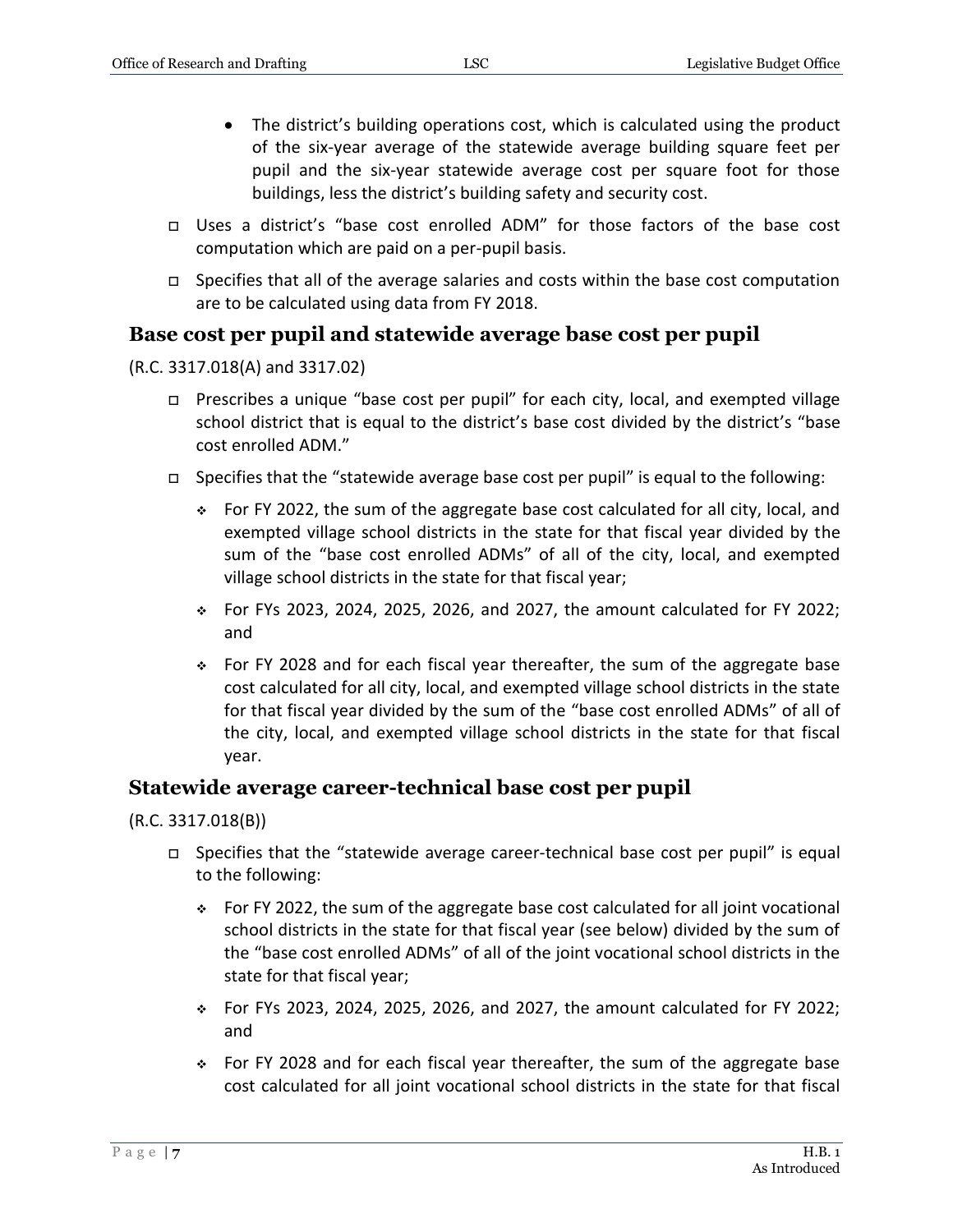year divided by the sum of the "base cost enrolled ADMs" of all of the joint vocational school districts in the state for that fiscal year.

## <span id="page-7-0"></span>**Per-pupil local capacity percentage**

#### (R.C. 3317.017(A)(4))

- Determines a city, local, or exempted village school district's "per-pupil local capacity percentage," which is used to calculate a district's per-pupil local capacity amount, by doing the following:
	- Ranking all districts using each district's quotient of the district's median federal adjusted gross income for the most recent tax year for which data is available and the median of the median federal adjusted gross incomes for all districts statewide for the most recent tax year for which data is available, from the highest quotient to the lowest quotient;
	- $\cdot$  If the district's quotient is less than the quotient of the district with the 40<sup>th</sup> highest quotient but greater than 1.0, specifying that the district's "per-pupil local capacity percentage" is equal to a percentage between 2.25% and 2.5% that is calculated based on a sliding scale;
	- $\div$  If the district's quotient is less than or equal to 1.0, specifying that the district's "per-pupil local capacity percentage" is equal to the district's quotient times 2.25%;
	- $\cdot$  If the district's quotient is greater than or equal to the quotient of the district with the 40<sup>th</sup> highest quotient, specifying that the district's "per-pupil local capacity percentage" is equal to 2.5%.

## <span id="page-7-1"></span>**Per-pupil local capacity amount**

#### (R.C. 3317.017(A))

 Specifies that a city, local, or exempted village school district's per-pupil local capacity amount is equal to the sum of the following three factors, which are calculated using a city, local, or exempted village school district's "base cost enrolled ADM":

#### <span id="page-7-2"></span>**1. Valuation per pupil**

 Calculated as 60% of the district's "per-pupil local capacity percentage" times the per-pupil amount of the minimum of (a) the average valuation for the three most recent tax years for which data is available and (b) the district's taxable value for the most recent tax year for which data is available.

#### <span id="page-7-3"></span>**2. Adjusted federal gross income per pupil**

 Calculated as 20% of the district's "per-pupil local capacity percentage" times the per-pupil amount of the minimum of (a) the average of the total federal adjusted gross income of the district's residents for the three most recent tax years for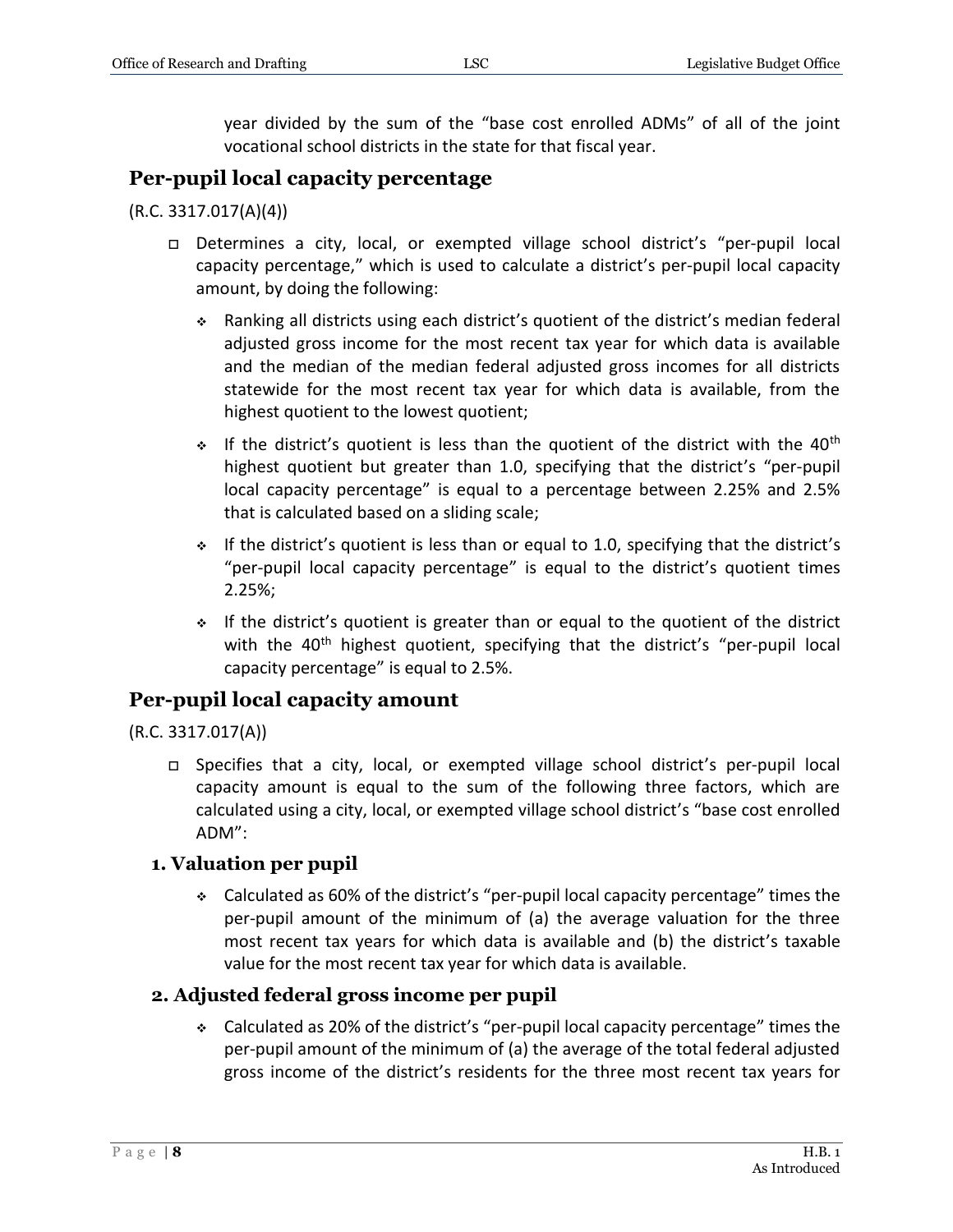which data is available and (b) the total federal adjusted gross income of the district's residents for the most recent tax year for which data is available.

## <span id="page-8-0"></span>**3. Adjusted local share federal adjusted gross income per pupil**

 Calculated as 20% of the district's "per-pupil local capacity percentage" times the per-pupil amount of the product of (a) the median federal adjusted gross income of the district's residents for the most recent tax year for which data is available and (b) the number of state tax returns filed by taxpayers residing in the district for the most recent tax year for which data is available.

## <span id="page-8-1"></span>**Foundation funding**

(R.C. 3317.013, 3317.014(C) and (D), 3317.016, 3317.017(B) and (C), 3317.02, 3317.022, 3317.0217, and 3317.051)

 Requires the Department of Education to compute and distribute each city, local, and exempted village school district the sum of the following in state core foundation funding:

### <span id="page-8-2"></span>**1. State share of the base cost**

- $\bullet$  Specifies that a district's state share of the base cost is equal to the following:
	- If the district's per-pupil local capacity amount divided by the district's base cost per pupil is greater than 95%, the district's base cost per pupil times 5% times the district's enrolled ADM;
	- Otherwise, the district's enrolled ADM times the difference between the district's base cost per pupil and the district's per-pupil local capacity amount.
- Specifies that the district's "state share percentage" is equal to the district's state share divided by the district's aggregate base cost.

#### <span id="page-8-3"></span>**2. Targeted assistance**

- $\div$  Specifies that targeted assistance includes both of the following:
	- A capacity amount if the district's enrolled ADM is greater than or equal to 200 and its capacity index is greater than one (where a district's capacity index is calculated by first computing the district's weighted wealth (60% of the aggregate amount used to calculate its valuation per pupil and 40% of the aggregate amount used to calculate its adjusted federal gross income per pupil) and then dividing the statewide median weighted wealth by the district's weighted wealth), calculated based on the difference between the statewide median wealth times eight mills and the district's weighted wealth times eight mills. 100% of the calculated amount is paid if the district's enrolled ADM is greater than or equal to 600, a percentage of the calculated amount between 5% and 100% (determined on a sliding scale) is paid if the district's enrolled ADM is between 400 and 600, and 5% of the calculated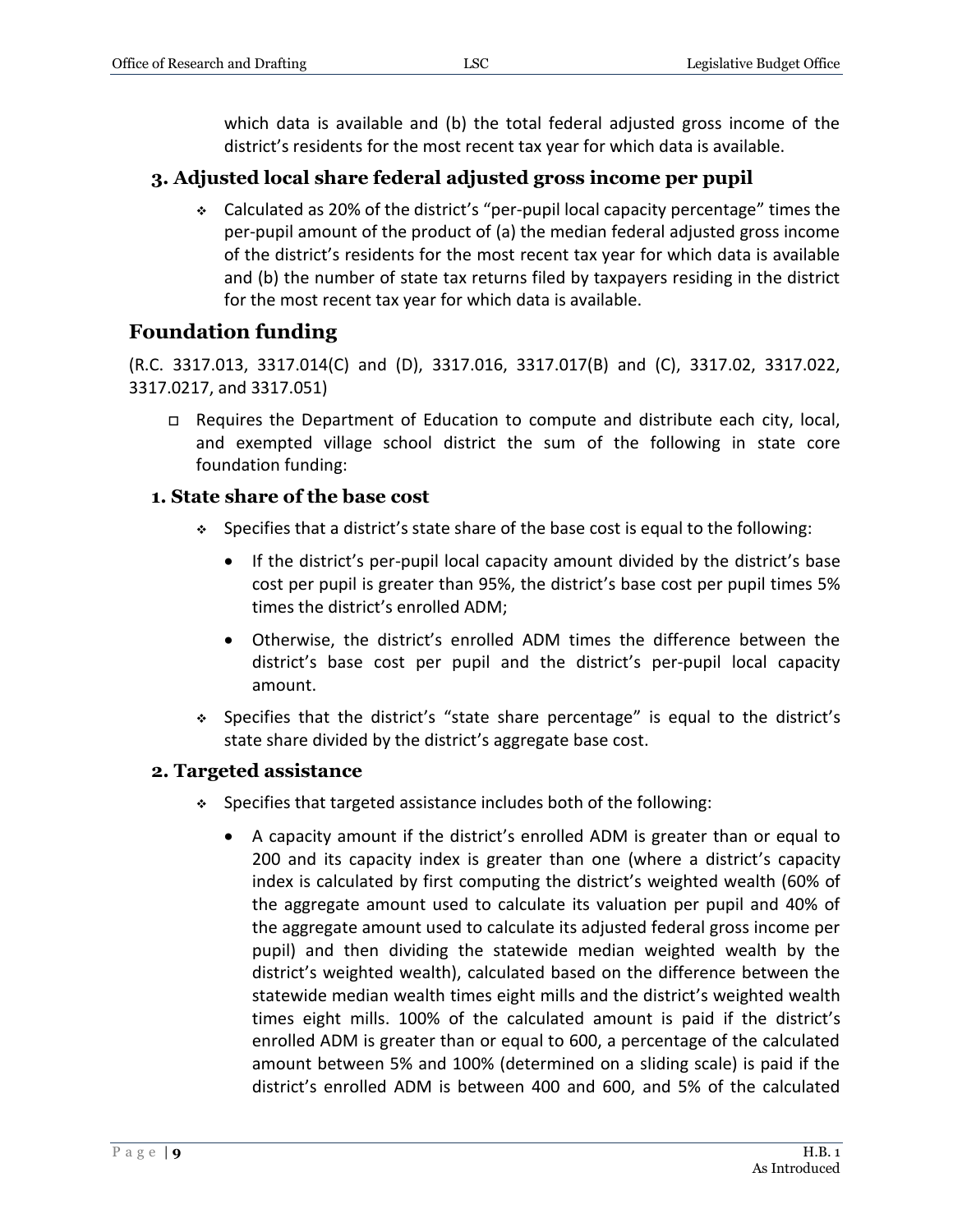amount is paid if the district's enrolled ADM is greater than or equal to 200 but less than or equal to 400. (A capacity index greater than one indicates that a district's capacity is lower than the statewide median capacity.);

 A wealth amount if the district's wealth index (the statewide median weighted wealth per pupil divided by the district's weighted wealth per pupil) is greater than or equal to 0.8, calculated based on the difference between the statewide median wealth per pupil times 14 mills and the district's weighted wealth per pupil times 11.2 mills and then multiplied by the district's enrolled ADM. (When calculating a district's wealth per pupil, a district's enrolled ADM is adjusted by subtracting the number of students enrolled in the district under an open enrollment policy and adding the number of students entitled to attend school in the district who open enroll in another district.)

#### <span id="page-9-0"></span>**3. Special education funds**

- Calculates special education funds for each of the six categories of special education students specified in current law using multiples instead of dollar amounts.
- $\div$  Specifies that, for each category, a district's special education funds are equal to the product of the category's multiple, the statewide average base cost per pupil, the number of students in the district's enrolled ADM in that category, and the district's state share percentage.
- Sets aside 10% of a district's aggregate special education funds for catastrophic costs.

#### <span id="page-9-1"></span>**4. Disadvantaged pupil impact aid**

- Specifies that a district's disadvantaged pupil impact aid equals \$422 times the district's "economically disadvantaged index" times the number of students in the district's enrolled ADM who are economically disadvantaged.
- Specifies that the district's "economically disadvantaged index" is equal to the square of the quotient of the percentage of the district's enrolled students who are economically disadvantaged divided by the statewide percentage of economically disadvantaged students in all public schools.
- $\bullet$  Specifies that the initiatives for which economically disadvantaged funds must be spent under current law are also the initiatives for which disadvantaged pupil impact aid must be spent under the bill, and adds the following initiatives to that list:
	- Reduced class size;
	- One year of quality preschool for every child who is four years of age and identified as economically disadvantaged;
	- Student mentoring programs;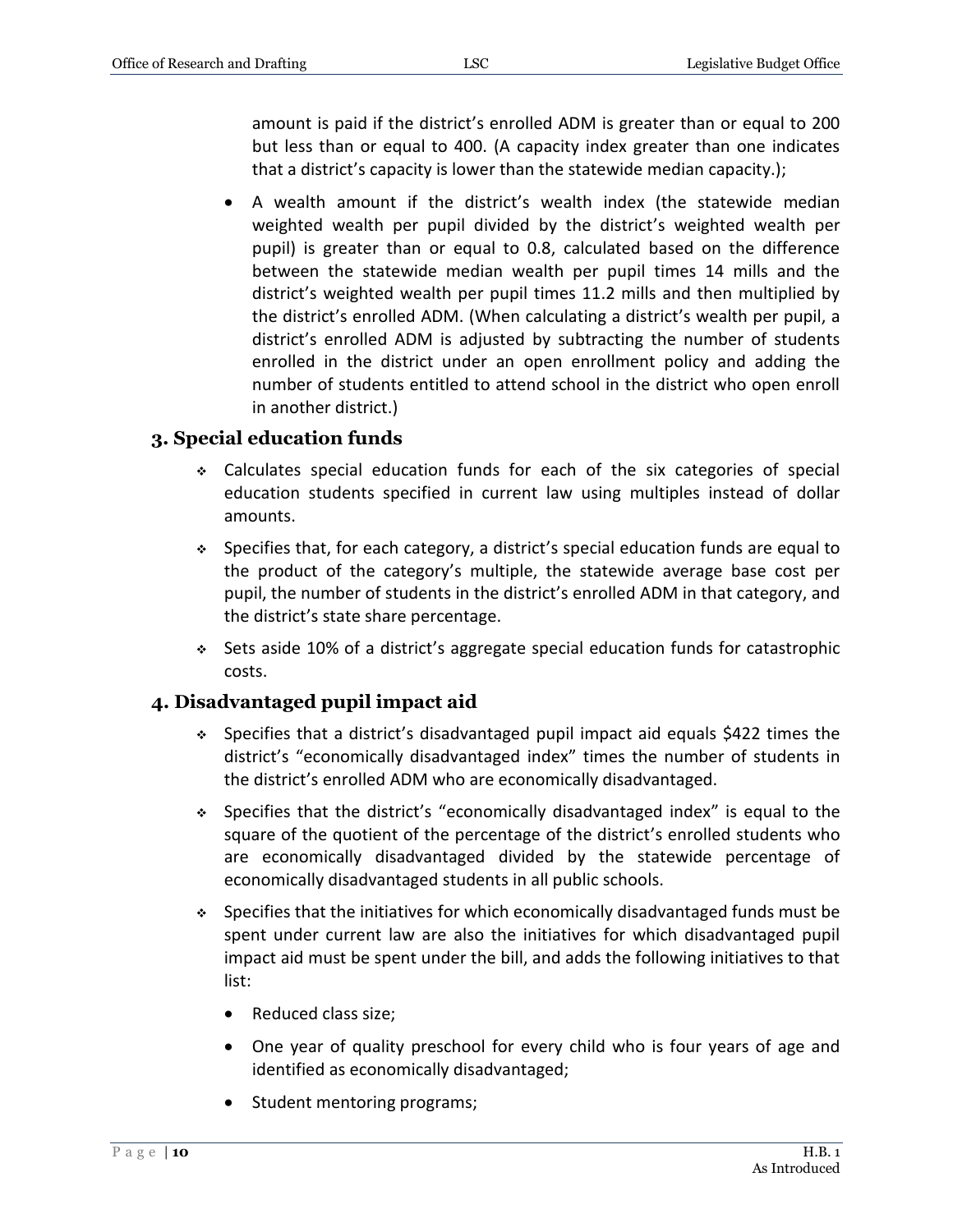- Family engagement pertinent to enhanced student educational success;
- District-wide professional development to provide greater insight into the needs, culture, and perspective of disadvantaged populations and enhanced ability to recognize and address those needs;
- Mental health services;
- Services for homeless youth;
- Services for child welfare involving youth;
- Community liaisons;
- Physical health care services;
- Mentoring programs;
- Family engagement and support services;
- City connects programming;
- Professional development regarding the provision of trauma informed care;
- Professional development regarding cultural competence; and
- Student services provided prior to or after the regularly scheduled school day or any time school is not in session.
- Requires a district's annual report of the initiatives on which its disadvantaged pupil impact aid was spent to include the amount of money that was spent on each initiative, and specifies that this report must be submitted to the Department of Education through the Education Management Information System (EMIS).

#### <span id="page-10-0"></span>**5. English learner funds**

- Calculates English learner funds for each of the three categories of English learner students, with Category 1 including the same students as under current law (those who have been enrolled in schools in the United States for no more than 180 days and were not previously exempted from taking the spring administration of either of the state's English language arts assessments (reading or writing)), Category 2 including those students who have been enrolled for more than 180 days until they successfully achieve proficiency on the assessments, and Category 3 including those students who have achieved proficiency for two successive school years.
- Uses multiples rather than dollar amounts to calculate English learner funds.
- Specifies that, for each category, a district's English learner funds are equal to the product of the category's multiple, the statewide average base cost per pupil, the number of students in the district's enrolled ADM in that category, and the district's state share percentage.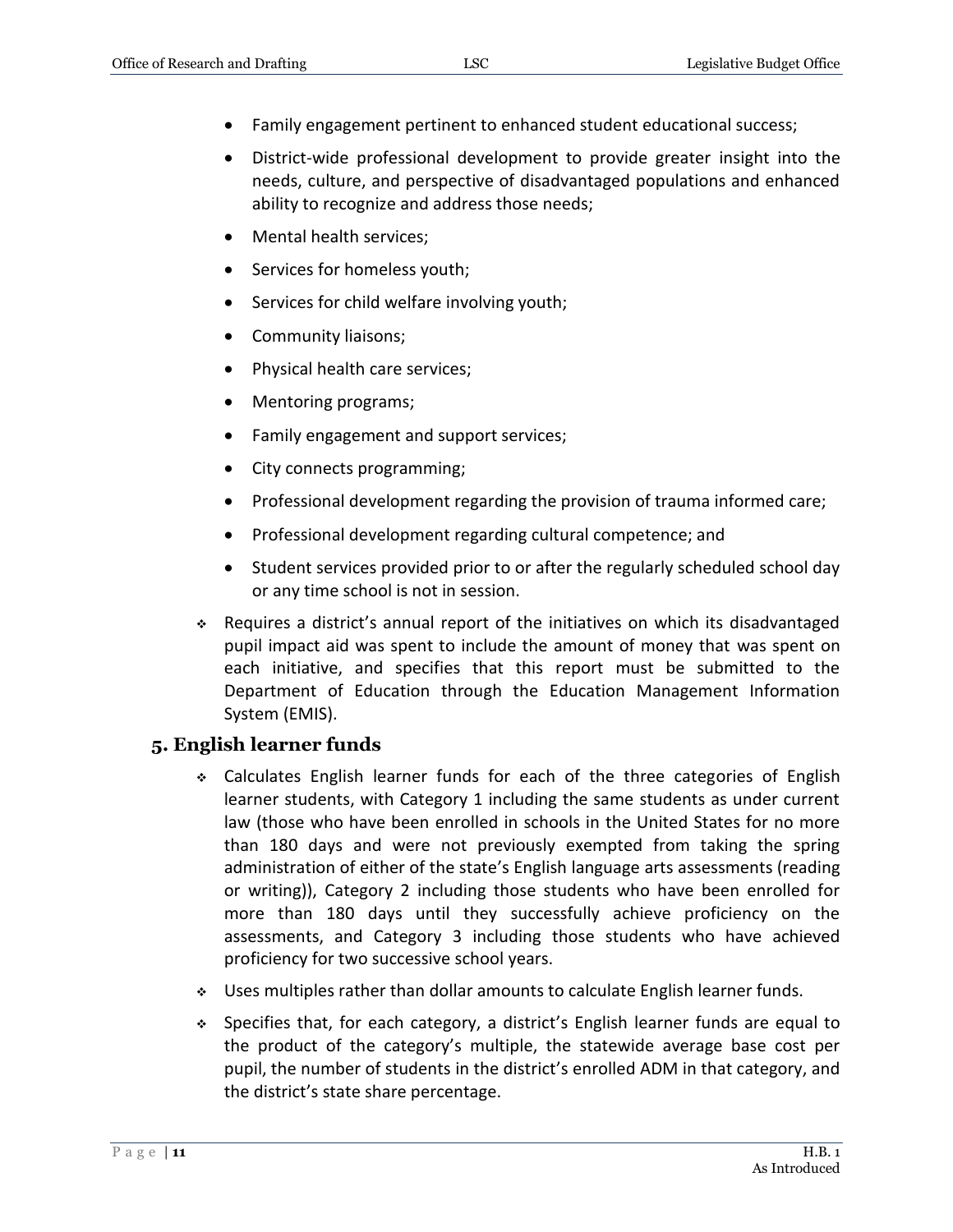Specifies that English learner funds must be spent only for services for English learners.

#### <span id="page-11-0"></span>**6. Gifted funds**

- Specifies that a district's gifted student funding includes all of the following:
	- Gifted identification funds equal to \$24 times the district's enrolled ADM for grades kindergarten through 6 times the district's state share percentage;
	- Gifted referral funds equal to \$2.50 times the district's enrolled ADM times the district's state share percentage;
	- Gifted professional development funds equal to the greater of the number of gifted students enrolled in the district and 10% of the district's enrolled ADM times the district's state share percentage times \$7 for FY 2022, \$14 for FY 2023, \$21 for F 2024, or \$28 for FY 2025. (Gifted professional development funds are not paid after FY 2025.);
	- Gifted coordinator unit funds equal to \$85,776 for every unit (with a unit equaling 3,300 students in the district's enrolled ADM, with a minimum of 0.5 units and a maximum of eight units allocated) times the district's state share percentage;
	- Gifted intervention specialist units for grades kindergarten through 8 equal to \$89,378 for every unit (with a unit equaling 140 gifted students enrolled in grades kindergarten through 8 in the district, with a minimum of 0.3 units allocated) times the district's state share percentage;
	- Gifted intervention specialist units for grades 9 through 12 equal to \$80,974 for every unit (with a unit equaling 140 gifted students enrolled in grades 9 through 12 in the district, with a minimum of 0.3 units allocated) times the district's state share percentage.
- Specifies that gifted funds must be spent only for gifted education and related services.

#### <span id="page-11-1"></span>**7. Career-technical education funds**

- Calculates career-technical education funds for each of the five categories of career-technical education students specified in current law using multiples instead of dollar amounts.
- Specifies that, for each category, a district's career-technical categorical funds are equal to the product of the category's weight, the statewide average careertechnical base cost per pupil, the number of students in the district's enrolled ADM in that category, and the district's state share percentage.

#### <span id="page-11-2"></span>**8. Career-technical associated services funds**

 Uses a multiple rather than a dollar amount for the calculation of careertechnical associated services funds.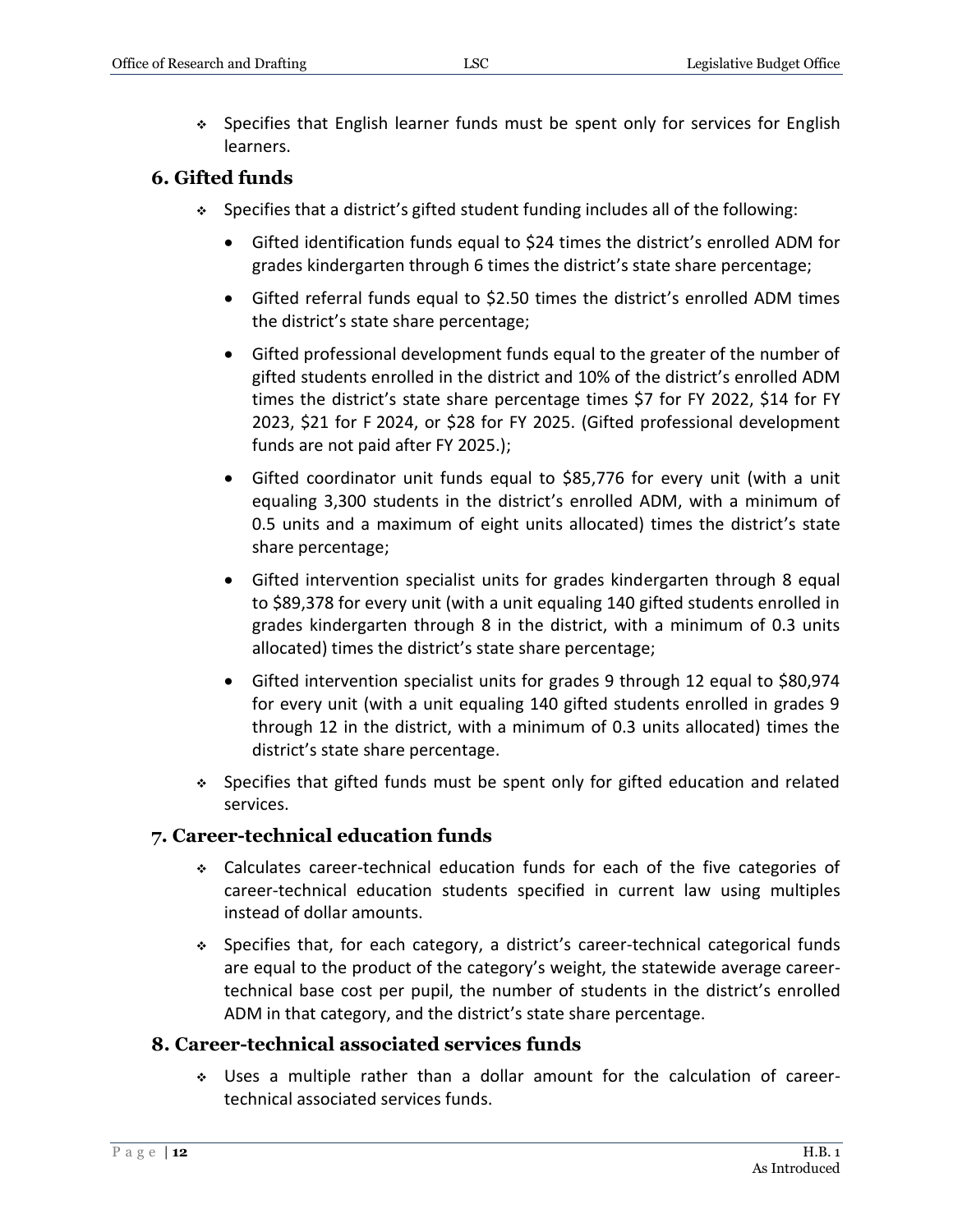Specifies that a district's career-technical associated services funds are equal to the product of (1) the district's career-technical education students, (2) the statewide average career-technical base cost per pupil, (3) the associated services multiple, and (4) the district's state share percentage.

## <span id="page-12-0"></span>**Total foundation funding after application of the phase-in and the guarantee**

#### (R.C. 3317.019, 3317.02, and 3317.022)

- Provides a phase-in of most of a city, local, or exempted village school district's foundation funding payments over a period of time to be determined by the General Assembly, but specifies that a district's disadvantaged pupil impact aid is not subject to the phase-in.
- $\Box$  Specifies that it is the intent of the General Assembly that the phase-in occurs over the course of no more than six fiscal years.
- Calculates the phase-in of a district's foundation funding other than disadvantaged pupil impact aid (before application of the guarantee) as follows:
	- Determine the district's "phase-in funding base," which equals the district's FY 2020 foundation funding under current law (excluding economically disadvantaged funds (under current law), base and "other" transportation funding, and the current law transportation supplement but including the current law transportation supplement) prior to any state budget reductions ordered by the Governor, after adjusting for transfers for (1) students attending community and STEM schools (other than those for career-technical education and transportation), (2) students receiving state scholarships, and (3) students open enrolling (other than those open enrolling for career-technical education);
	- Determine the sum of the district's state core foundation funding components that are subject to the phase-in (the district's state share of the base cost, targeted assistance, special education funds, English learner funds, gifted funds, career-technical education funds, and career-technical associated services funds under the formula);
	- Compute the difference between the district's "phase-in funding base" and the sum of the district's state core foundation funding components that are subject to the phase-in;
	- Multiply that difference by the district's phase-in percentage, which the bill states the General Assembly must determine for each fiscal year;
	- Specifies that that product plus a district's "phase-in funding base" equals the district's foundation funding (before application of the guarantee).
- For FYs 2022 and 2023, guarantees each district a total amount of foundation funding equal to its "phase-in funding base" plus its economically disadvantaged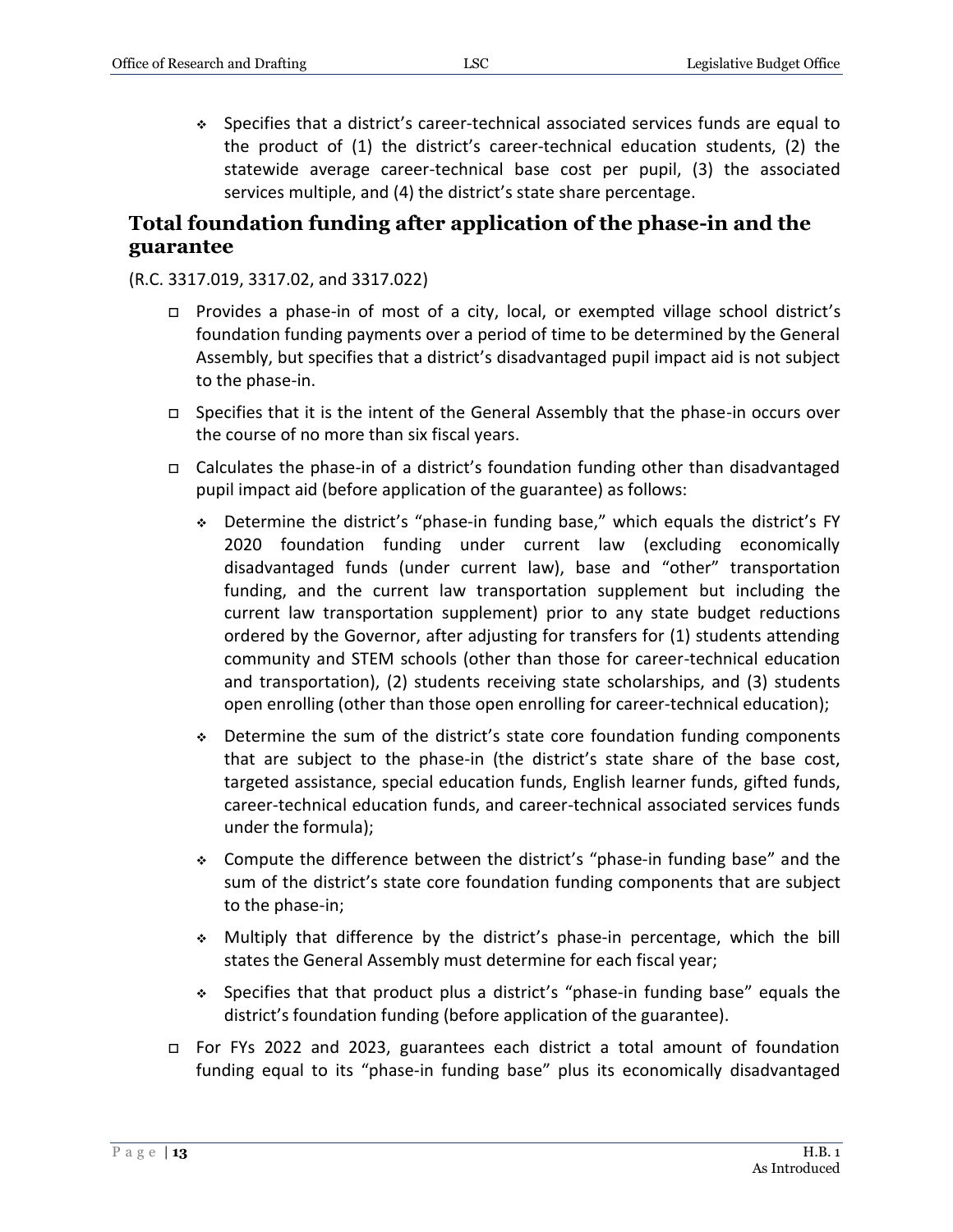funds for FY 2020 (prior to any state budget reductions ordered by the Governor but after adjusting for the applicable transfers described above).

- □ For FY 2024 and for each fiscal year thereafter, guarantees each district a per-pupil amount of foundation funding equal to the district's "guaranteed funding" for the third preceding fiscal year divided by the average of the district's enrolled ADM for the third, fourth, and fifth preceding fiscal years. (For this purpose, a district's "guaranteed funding" is, for FY 2021, the district's "phase-in funding base" plus its economically disadvantaged funds for FY 2020 (prior to any state budget reductions ordered by the Governor but after adjusting for the applicable transfers described above) and, for FY 2022 and for each fiscal year thereafter, the foundation funding guaranteed under the bill's provisions.)
- □ During the phase-in, requires that, if a city, local, or exempted village school district has a decrease in incoming open enrollment students between one fiscal year and the next that equals the greater of 20 students or a 10% decrease in open enrollment students, its guaranteed funding must be reduced by an amount equal to the statewide average base cost per pupil times the reduction in the number of students in excess of that prescribed minimum decrease.

## <span id="page-13-0"></span>**Transportation funding**

(R.C. 3301.0714(B)(5), (6), and (7), 3317.024(C), 3317.019(A)(2), and 3317.0212)

- Requires the Department to pay each city, local, and exempted village school district the sum of the following in transportation funding:
	- Base transportation funding calculated in the same manner as current law, except that (1) the state share is increased to the greater of the district's state share percentage or 29.17% for FY 2022, 33.33% for FY 2023, 37.5% for FY 2024, 41.66% for FY 2025, 45.83% for FY 2026, and 50% for FY 2027 and for each fiscal year thereafter, (2) students who live less than one mile away from school are included in the district's qualifying rider count, (3) preschool students are included in the district's qualifying rider count, (4) a district's qualifying ridership count is the greater of the average number of qualifying riders counted in the morning or counted in the afternoon who are provided school bus service by the district during the first full week of October, and (5) a weight of 1.5 for community and STEM school students and a weight of 2.0 for nonpublic school students is applied when calculating a district's cost for the number of students transported;
	- An efficiency adjustment based on the district's demonstration of efficiency by transporting more than a target number of students per bus, calculated based on the district's base transportation funding times a percentage that increases from 0% to 15% as the district's efficiency increases;
	- Payments for other types of pupil transportation as prescribed in rule in accordance with current law;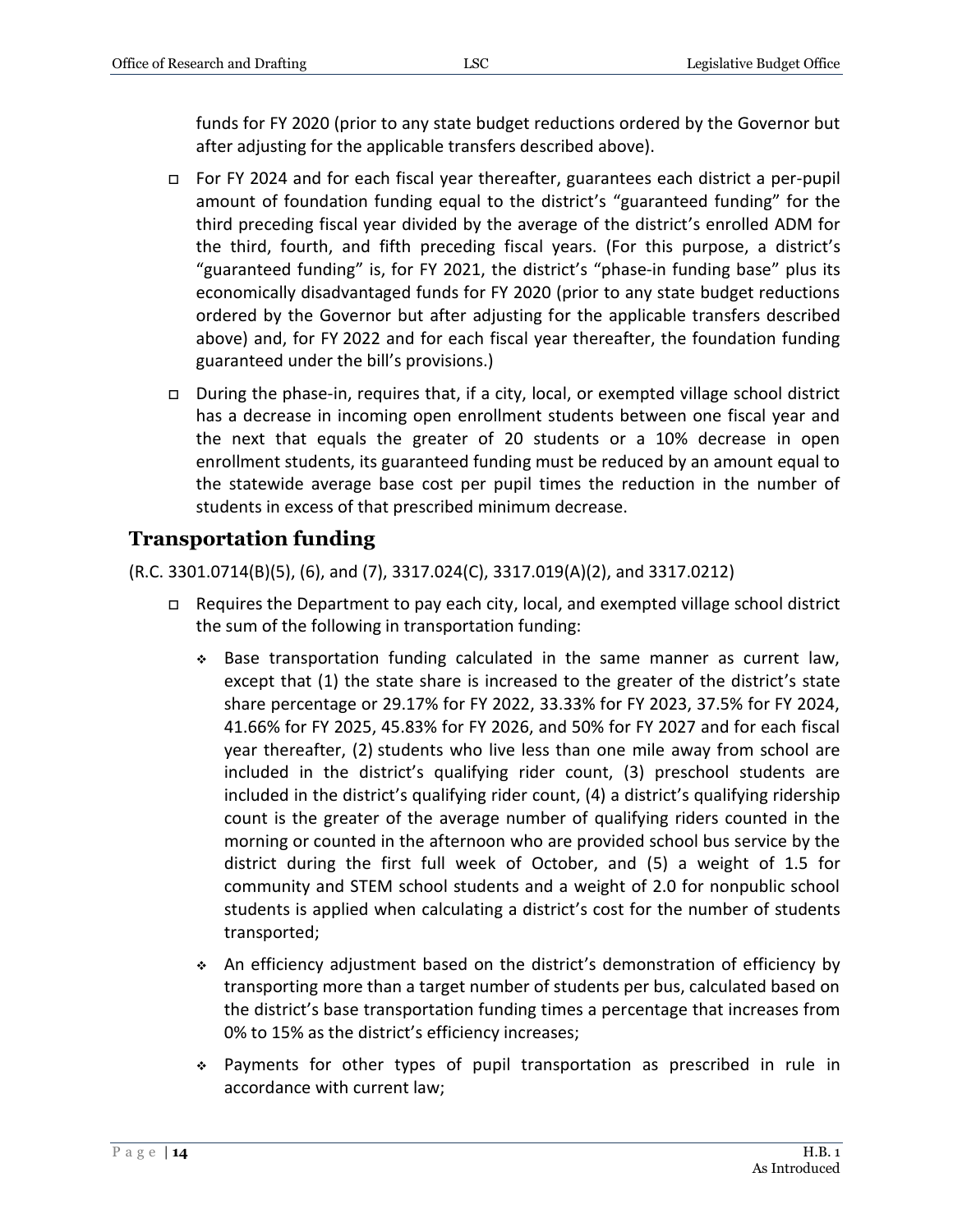- $\bullet$  A density supplement for districts with low rider density calculated in the same manner as current law, except that (1) "rider density" is defined as a district's total number of qualifying riders divided by the number of square miles in the district (rather than the district's total ADM per square mile as under current law) and (2) eligibility for the supplement is limited to those districts with a rider density less than 28 (rather than those districts with a rider density less than 50 as under current law).
- For FYs 2022 and 2023, specifies that each district is guaranteed an amount of transportation funding equal to the sum of the district's base transportation funding, transportation supplement, and "other" transportation funding for FY 2020 prior to any state budget reductions ordered by the Governor.
- $\Box$  Requires that a district's payment for the approved cost of transporting eligible students with disabilities whom it is impossible or impractical to transport by regular school bus is equal to the actual costs incurred when transporting those students multiplied by the greater of the district's state share percentage or 29.17% for FY 2022, 33.33% for FY 2023, 37.5% for FY 2024, 41.66% for FY 2025, 45.83% for FY 2026, and 50% for FY 2027 and for each fiscal year thereafter (rather than the approved cost of such transportation as under current law).
- Requires the State Board of Education to establish the deadline for each district to report its actual costs for transporting eligible students with disabilities whom it is impossible or impractical to transport by regular school bus, and specifies that costs reported by each district or ESC must be subject to periodic, random audits by the Department.
- $\Box$  Requires each district's annual report to the Department of its qualifying ridership and any other information requested by the Department to be submitted no later than November 1, rather than October 15 as under current law.
- $\Box$  Requires each district to report the average number of students riding on school buses routed to community schools, STEM schools, and nonpublic schools to the Department of Education through the Education Management Information System (EMIS).

#### <span id="page-14-0"></span>**Supplemental targeted assistance**

#### (R.C. 3317.0218)

□ Requires the Department to pay supplemental targeted assistance if a city, local, or exempted village school district has both (1) a targeted assistance wealth index for FY 2019 greater than 1.6 and (2) an enrolled ADM for FY 2019 that is less than 88% of the district's total ADM for FY 2019, calculated based on the district's wealth index for FY 2019 in comparison to the maximum wealth index for FY 2019 of those districts eligible for the supplemental amount and equal to a scaled amount between \$75 and \$750 per pupil times the district's enrolled ADM.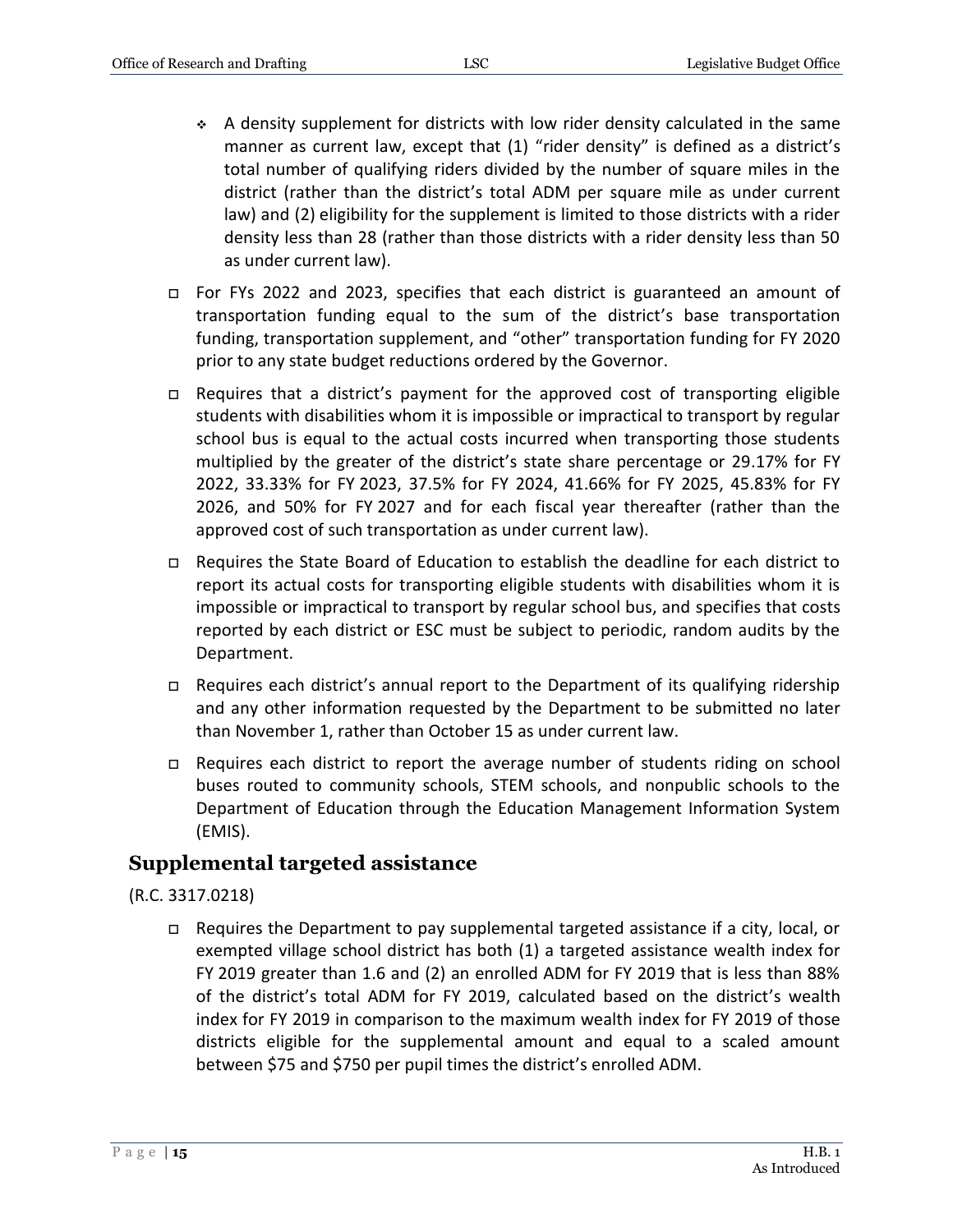#### <span id="page-15-0"></span>**Career awareness and exploration funds**

(R.C. 3317.014(E) and 3317.023)

- Specifies that a district's career awareness and exploration funds are equal to a district's enrolled ADM times \$2.50 for FY 2022, \$5 for FY 2023, \$7.50 for FY 2024, or \$10 for FY 2025 and each fiscal year thereafter.
- $\Box$  Requires a district's career awareness and exploration funds to be transferred to the lead district of the career-technical planning district (CTPD) to which the district belongs.
- $\Box$  Requires each lead district of a CTPD to disperse career awareness and exploration funds to school districts receiving services from the CTPD that provide plans for the use of those funds that are consistent with the CTPD's plan that is on file with the Department.
- □ Specifies that career awareness and exploration funds must be spent only for the following purposes:
	- Delivery of career awareness programs to students enrolled in grades kindergarten through 12;
	- Provision of a common, consistent curriculum to students throughout their primary and secondary education;
	- Assistance to teachers in providing a career development curriculum to students;
	- Developments of a career development plan for each student that stays with that student for the duration of the student's primary and secondary education;
	- Provision of opportunities for students to engage in activities, such as career fairs, hands-on experiences, and job shadowing, across all career pathways at each grade level.
- Permits the Department to deny payment of these funds to any district that the Department determines is using the funds for other purposes.

## <span id="page-15-1"></span>**State operating funding for joint vocational school districts**

(R.C. 3317.012, 3317.014, 3317.16, and 3317.162)

- **Provides a substantially similar funding formula for joint vocational school districts** (JVSDs) as that for city, local, and exempted village school districts (including the phasein and guarantee), with the following changes:
	- □ Replaces the "special teacher" cost in the base cost computation with the "cost for teachers providing health and physical education, instruction regarding employability and soft skills, development and coordination and internships and job placements, career-technical student organization activities, pre-apprenticeship and apprenticeship coordination, and any assessment related to career-technical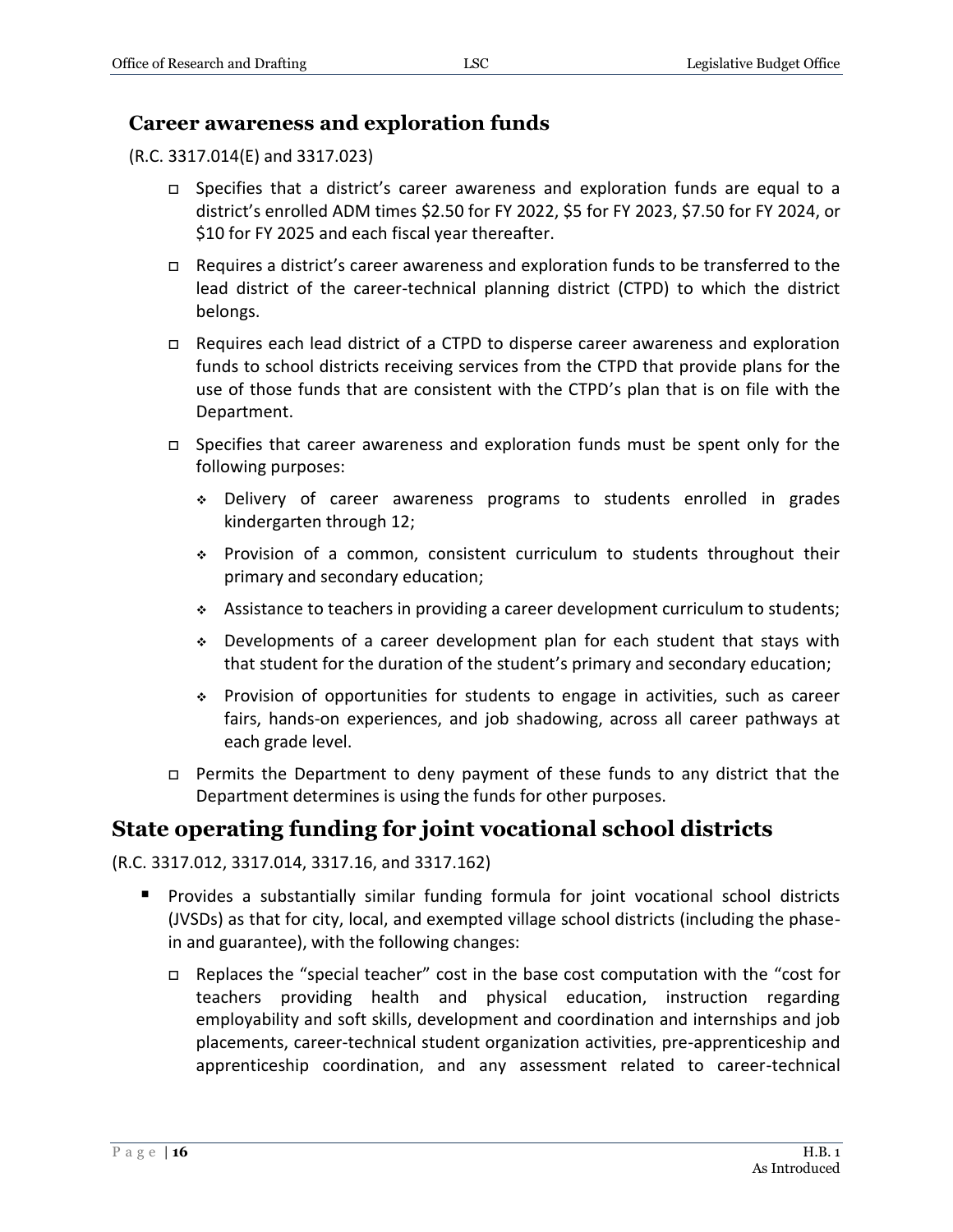education, including any nationally recognized job skills or end-of-course assessment," but calculates the cost in the same manner;

- □ Does not specify a minimum for the number of staff members for student social, emotional, and security support for the district in the base cost computation;
- Replaces the cost computations for academic and athletic co-curricular activities in the base cost computation, combines them into one cost computation for "careertechnical curriculum specialists and coordinators, career assessment and program placement, recruitment and orientation, student success coordination, analysis of test results, development of intervention and remediation plans and monitoring of those plans, and satellite program coordination," and calculates this cost as the district's "base cost enrolled ADM" multiplied by the sum of the per-pupil academic co-curricular costs and the per-pupil athletic co-curricular costs for city, local, and exempted village school districts;
- Calculates a JVSD's state share using a 1⁄2 mill charge-off times the lesser of the district's three-year average valuation or most recent valuation;
- As under current law, does not provide targeted assistance, gifted funding, or transportation funding to JVSDs.

## <span id="page-16-0"></span>**Community school and STEM school funding**

(R.C. 3314.08, 3314.085, 3314.088, 3314.091(D)(1)(b), 3317.023, 3326.33, 3326.39, and 3326.43)

- **Requires the Department to compute and distribute state core foundation funding to** each community school and science, technology, engineering, and mathematics (STEM) school in an amount equal to the sum of the following for each student enrolled in the school on a full-time equivalency basis:
	- The school's unique base cost per pupil, which is computed using a unique "aggregate" base cost that is divided by the school's enrollment for that fiscal year. Calculates the unique aggregate base cost using the same four components for the base cost that are calculated for city, local, and exempted village school districts (with all of the average salaries and costs within the base cost computation calculated using data from FY 2018), but with the following changes:
		- For purposes of the school's teacher cost component, does not require a minimum of special teachers funded, but otherwise calculates this component in the same manner as it is calculated for city, local, and exempted village school districts.
		- Calculates the school's student support base cost as 90% of the product of (1) the school's enrollment and (2) the per-pupil statewide average student support base cost for all city, local, and exempted village school districts minus the per-pupil statewide average athletic co-curricular activities cost component for all city, local, and exempted village school districts.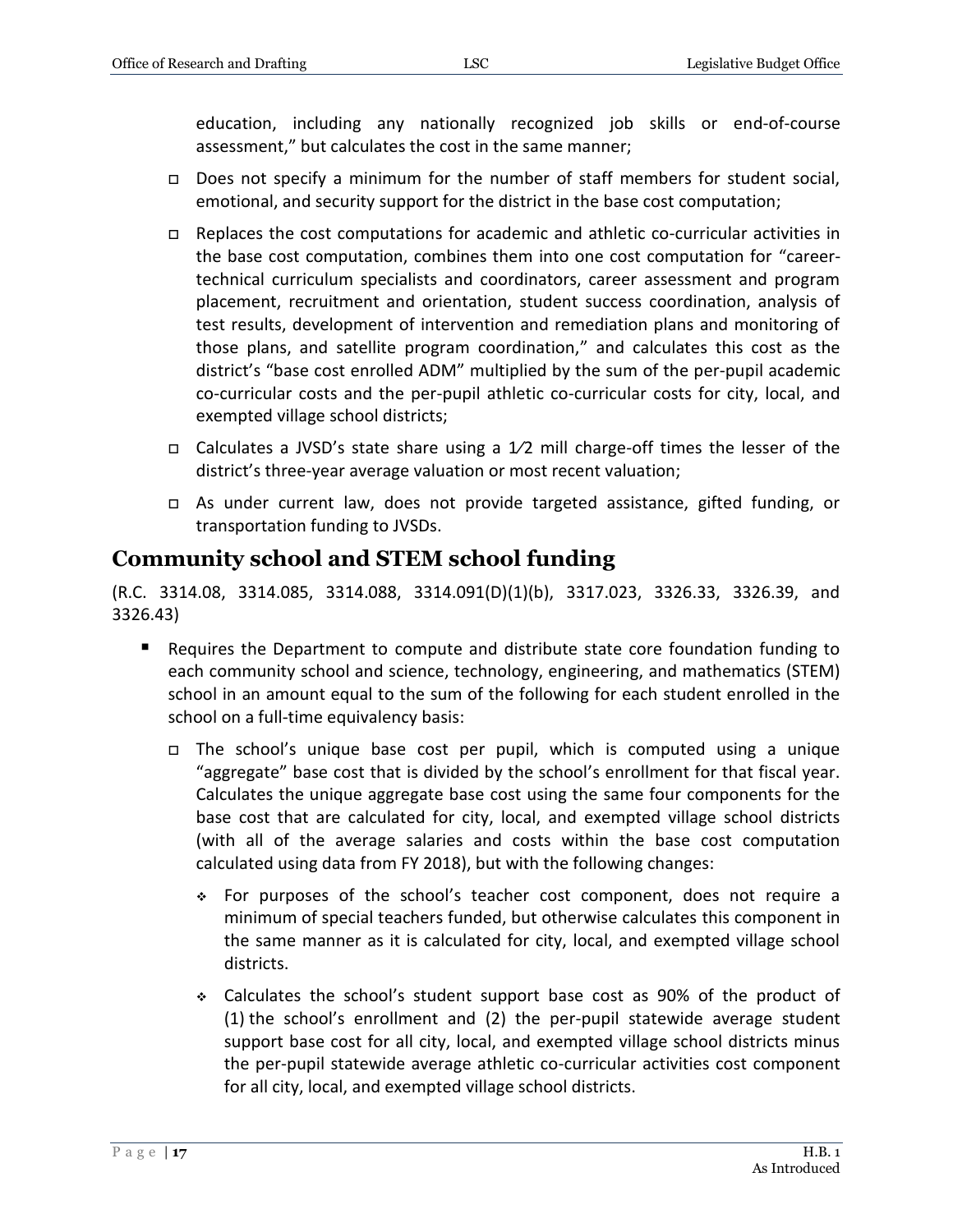- Calculates the school's leadership and accountability base cost as 90% of the product of (1) the school's enrollment and (2) the per-pupil statewide average leadership and accountability base cost for all city, local, and exempted village school districts.
- Calculates the school's building leadership and operations base cost as 90% of the product of (1) the school's enrollment and (2) the per-pupil statewide average building leadership and operations base cost for all city, local, and exempted village school districts.
- □ Special education funds equal to the product of the student's special education category's multiple and the statewide average base cost per pupil;
- Disadvantaged pupil impact aid equal to \$422 times the school's "economically disadvantaged index" (the school's "economically disadvantaged index" is equal to the square of the quotient of the percentage of the school's students who are economically disadvantaged divided by the statewide percentage of economically disadvantaged students in all public schools);
- English learner funds equal to the product of the category's multiple and the statewide average base cost per pupil.
- Requires the Department to pay each community school and STEM school the sum of the following in career-technical education funding for each student enrolled in the school on a full-time equivalency basis:
	- Career-technical categorical funds equal to the product of the student's careertechnical education category's multiple and the statewide average career-technical base cost per pupil (see above);
	- Career-technical associated services funds equal to the product of the school's career-technical education students, the statewide average career-technical base cost per pupil, and the associated services multiple;
	- Career awareness and exploration funds equal to \$2.50 for FY 2022, \$5 for FY 2023, \$7.50 for FY 2024, or \$10 for FY 2025 and each fiscal year thereafter. (These funds are transferred to a school's CTPD and paid to the school in the same manner described above for school districts. The schools are also subject to the same spending restrictions for these funds as specified above for school districts.)
- **Provides a phase-in of a community school's or STEM school's funding components** described above (excluding disadvantaged pupil impact aid and career awareness and exploration funds) that is substantially similar to the phase-in of a school district's foundation funding.
- Maintains current law regarding the payments for internet- and computer-based community schools (e-schools) (requires payment of the base cost per pupil, special education funds, and career-technical education funds).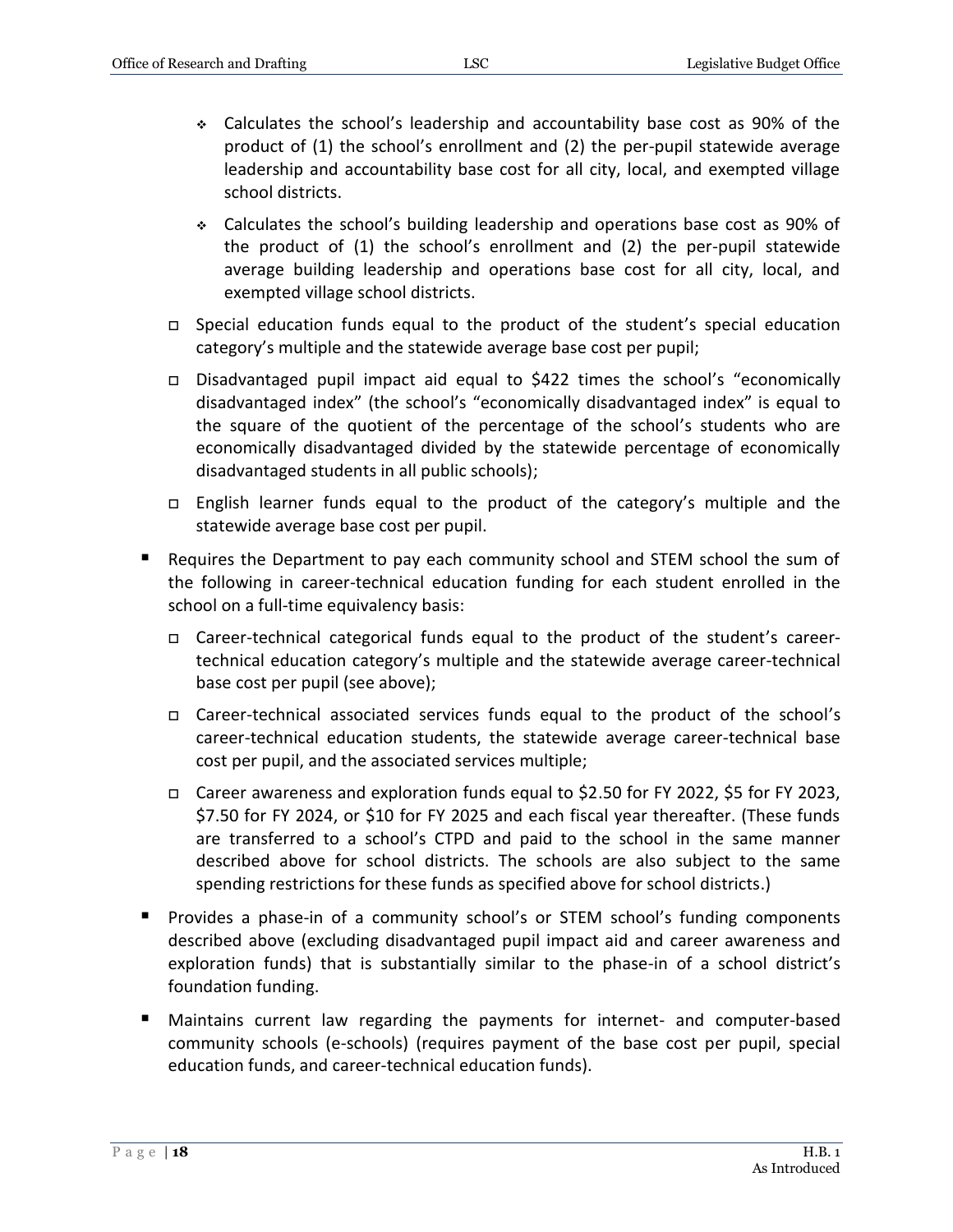**Specifies that a community school's transportation payment is equal to either (1) 1.0** times the statewide transportation cost per student, for a student whose school district of residence would have used a method of transportation for the student for which payments would have been computed and paid using the base transportation payment calculation described above, or (2) the amount that otherwise would have been computed and paid to the student's school district of residence, if the district would have used any other method of transportation for the student.

(Under continuing law, a community school receives this payment only if it takes over from a school district the responsibly to provide transportation to the district's students that are enrolled in the school, and the payment amount equals the amount calculated on a per-rider basis that otherwise would have been paid to the student's school district of residence regardless of the method of transportation that the district would have used.)

## <span id="page-18-0"></span>**Educational service center funding**

(R.C. 3317.11)

- Requires the Department to pay the governing board of each educational service center (ESC) in each fiscal year as follows:
	- If the ESC has a student count of 5,000 or less, a lump sum of \$356,250;
	- If the ESC has a student count greater than 5,000 but less than or equal to 35,000, the lump sum amount specified above, plus a per-pupil payment of \$24.72 for each student above 5,000 in the ESC's student count;
	- If the ESC has a student count greater than 35,000, the lump sum amount specified above, plus a per pupil payment of \$24.72 for each student above 5,000 in the ESC's student count, plus an additional per pupil payment for each student above 35,000 in the ESC's student count.

### <span id="page-18-1"></span>**State scholarship programs**

(R.C. 3310.08, 3310.41, 3310.51, 3310.54, 3310.56, and 3313.979)

 Requires the Department to compute and distribute scholarships under the Educational Choice Scholarship Pilot Program, the Autism Scholarship Program, and the Jon Peterson Special Needs Scholarship Program using state core foundation funding, rather than deducting the amounts of those scholarships from students' districts of residence.

## <span id="page-18-2"></span>**Subsidy for school bus purchases**

(R.C. 3317.071; Section 7)

 For FY 2021 and for each fiscal year thereafter, requires the Department to implement a program to distribute bus purchasing grants of not less than \$45,000 to city, local, and exempted village school districts for the purpose of replacing the oldest and highest mileage buses in the state assigned to routes.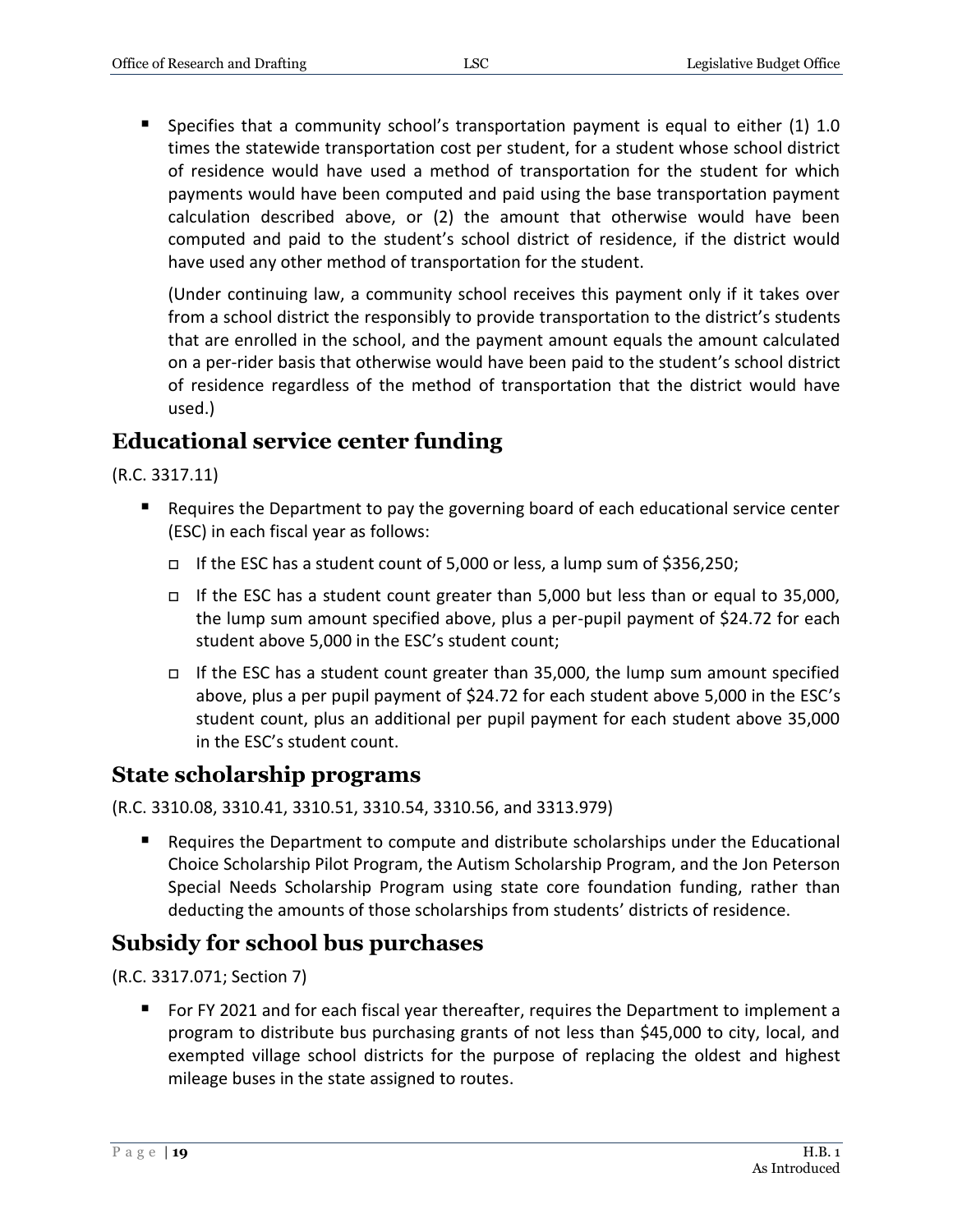- Requires the Department to annually collect age, mileage, and vehicle condition data from districts through its transportation data collection system.
- Specifies that it is the intent of the General Assembly to appropriate \$45 million in each of FYs 2022 and 2023 to provide school bus purchase assistance as described above and that the appropriations will be supported by transfers of cash in the same amount in each fiscal year made by the Director of Budget and Management from the General Revenue Fund to the School Bus Purchase Fund.

## <span id="page-19-0"></span>**Transportation collaboration grants**

(R.C. 3317.072; Section 8)

- Requires the Department of Education to award transportation collaboration grants of no more than \$10,000 each fiscal year to city, local, and exempted village school districts for efforts that lead to shared resource management, routing consolidation, regional collaboration, or other activities that have the potential to reduce transportation operating costs. Establishes the transportation collaboration fund to be used for this purpose.
- **Specifies that it is the intent of the General Assembly to appropriate \$250,000 in each of** FYs 2022 and 2023 for the transportation collaboration grants and that the appropriations will be supported by transfers of cash in the same amount in each fiscal year made by the Director of Budget and Management from the General Revenue Fund to the Transportation Collaboration Fund.

## <span id="page-19-1"></span>**Student transportation policy**

(R.C. 3327.01 and 3327.016)

- Requires school districts, ESCs, and private school transportation contractors to make a good faith effort to "deliver" students enrolled in preschool through twelfth grades to their respective public and nonpublic schools no sooner than 30 minutes prior to the beginning of school and to be available to pick them up no later than thirty minutes after the close of their respective schools each day.
- Authorizes a school district to contract, in writing, with a public or private not-for-profit agency, group, or organization, with a municipal corporation or other political subdivision or agency of the state, or with an agency of the federal government to assist the agency, group, organization, or political subdivision in the fulfillment of its legitimate activities and in times of emergency, subject to the following conditions:
	- $\Box$  These contracts must be entered into under the authority of the school district as a political subdivision;
	- $\Box$  These contracts are not considered commerce;
	- $\Box$  The buses must be operated by individuals holding certificates issued by either the ESC governing board that has entered into an agreement with the district or the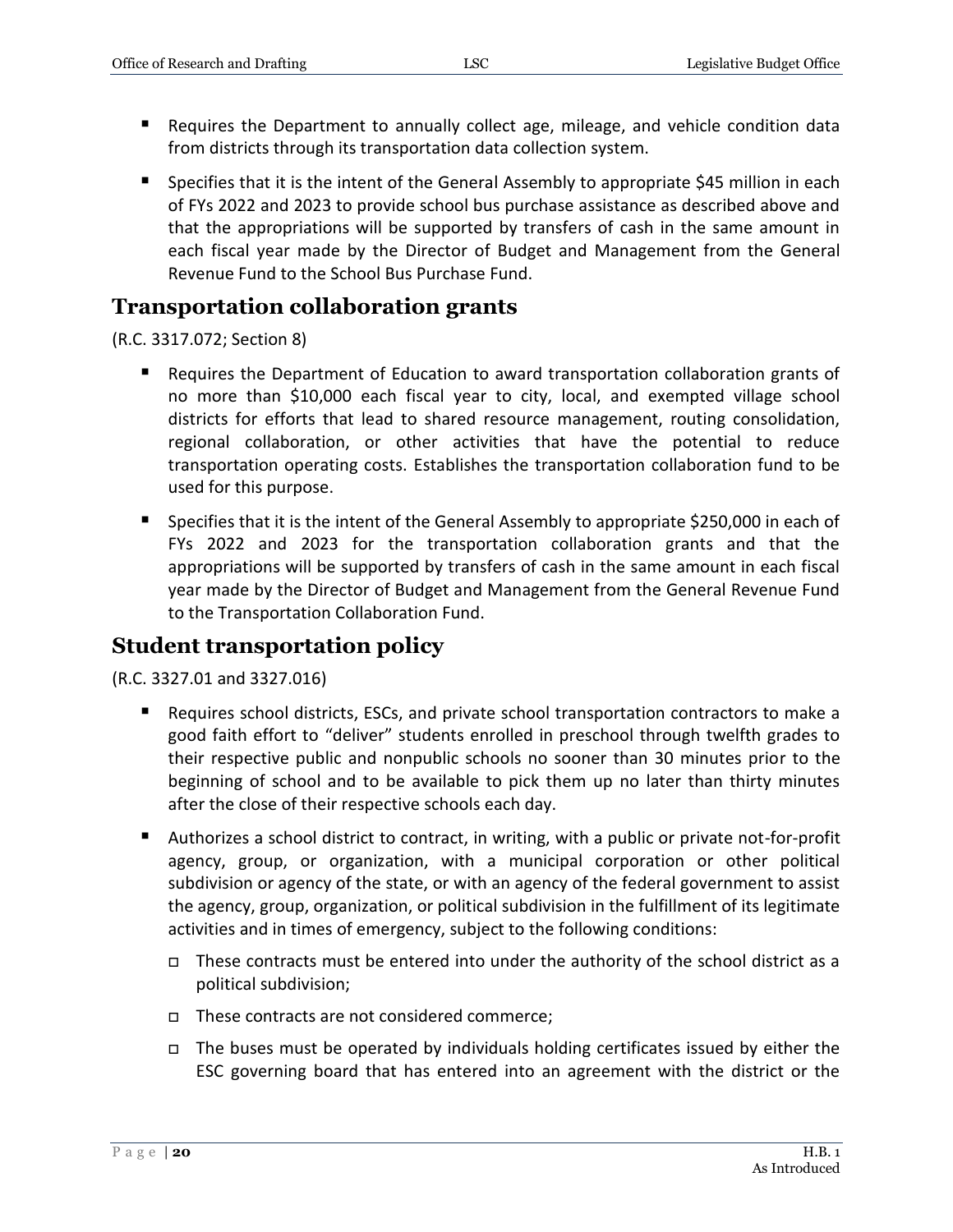district's superintendent that certify that the individuals satisfy specified requirements for bus drivers;

- All State Board of Education regulations governing the operation of school buses when transporting students apply when buses are used under this provision;
- Any district that makes one or more of its vehicles available under this provision must procure liability and property damage insurance covering all vehicle used and passengers transported; and
- The board of education may recover expenses from contracting entities, not to exceed the costs of operation and insurance coverage.

## <span id="page-20-0"></span>**Studies**

(Sections 4, 5, 6, and 7 of S.B. 310 of the 133rd General Assembly, as amended in Section 4)

- Makes the following changes regarding several education studies that must be submitted by December 31, 2022, under current law:
	- $\Box$  Adds to the existing study of economically disadvantaged students requirements to (1) evaluate and determine the essential types and amounts of resources needed to provide economically disadvantaged students the emotional, social, and academic services necessary to ensure for success and (2) evaluate and revise the current definition of "economically disadvantaged student."

(Law not changed by the bill requires this study to review the criteria used in the current school funding formula to define "economically disadvantaged students" in order to determine the effectiveness of the criteria and research how other states define "economically disadvantaged students" and how those students are addressed in other states' school funding formulas.)

 $\Box$  Adds to the existing study of preschool education requirements to include (1) the cost effectiveness of continuing the existing multiple provider system, (2) ways in which the existing system may be better coordinated and cost effective, and (3) alternative ways in which the state can supply high quality preschool, especially for economically disadvantaged students.

(Law not changed by the bill requires this study to include a review of early childhood initiatives in Ohio and information regarding how other states support early learning opportunities for young children.)

- Adds the newly created School Funding Oversight Commission (see below) to the list of recipients of all of the following studies:
	- The studies of economically disadvantaged students, preschool education, special education, gifted services, incentives for rural districts serving identified gifted children, educational service centers, English learners, the cost to educate e-school students, and the cost to operate community schools that must be submitted by the Department;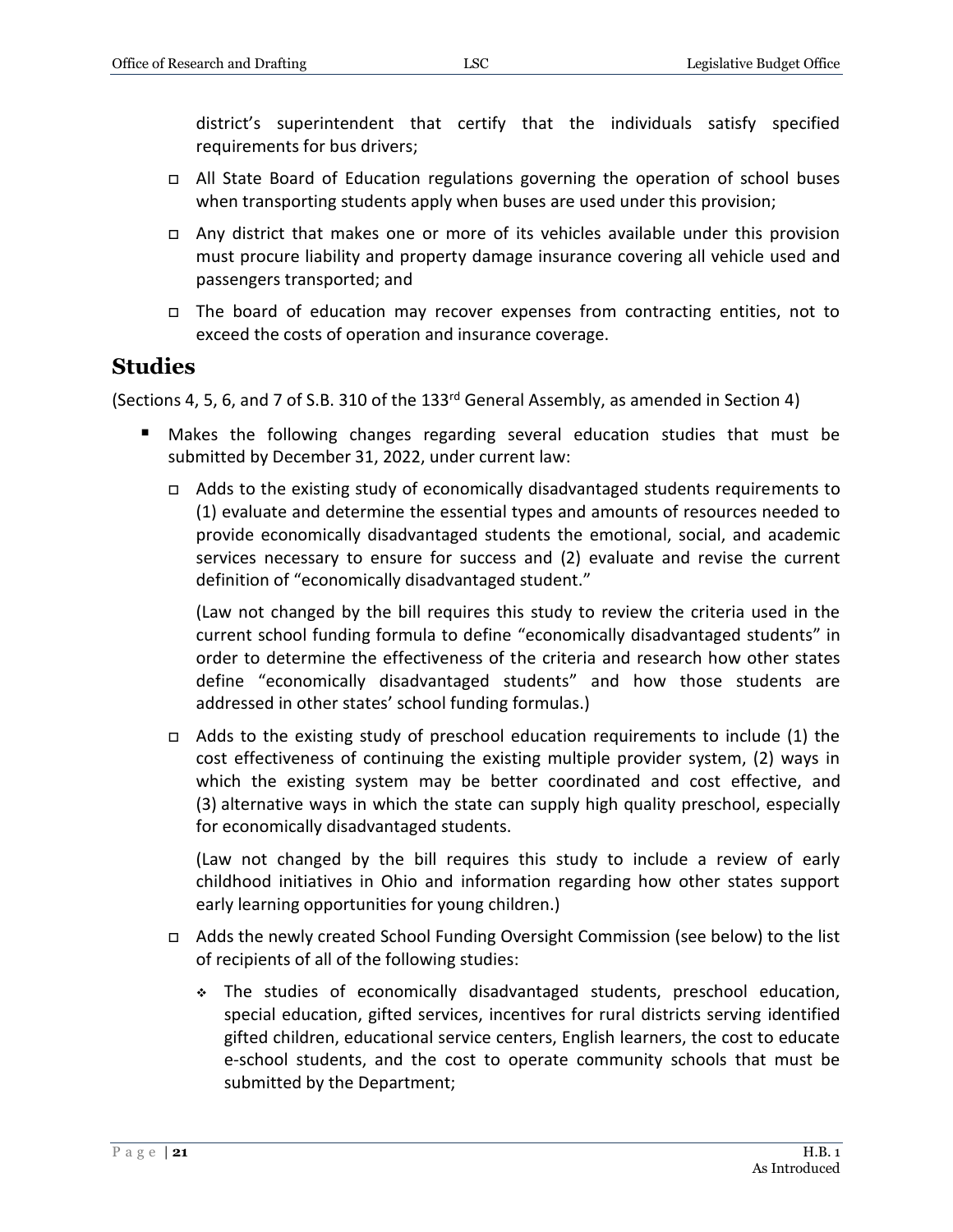- The inventory of all state budget line items that, in the Office of Budget and Management's (OBM's) determination, provide funding services to children that must be submitted by OBM; and
- The study of the transportation of community school and nonpublic school students and to determine methods to create greater efficiency and minimize costs in transporting those students that must be submitted by a joint legislative task force established under current law.

(Under continuing law, the Department's and OBM's studies also must be submitted to the President and Minority Leader of the Senate, the Speaker of the House of Representatives and Minority Leader of the House of Representatives, and the members of the standing committees of the Senate and House that consider legislation regarding primary and secondary education. The joint legislative task force's study must be submitted to the Senate President and the Speaker.)

## <span id="page-21-0"></span>**Priorities for funding the bill's provisions**

(R.C. 3317.0110)

- Requires that, notwithstanding the bill's other provisions, school districts, community schools, STEM schools, and educational service centers must be funded as follows:
	- On July 1, 2022, and on July 1 of each of the succeeding five years thereafter, requires the Director of Budget and Management to transfer the unexpended, unencumbered balances in the General Revenue Fund at the end of the previous fiscal year to appropriation item 200550, Foundation Funding, and specifies that the Department must use that amount exclusively to fund disadvantaged pupil impact aid for school districts, community schools, and STEM schools;
	- After disadvantaged pupil impact aid is fully funded, on July 1, 2022, and on July 1 of each of the succeeding five years thereafter, requires the Director of Budget and Management to transfer the unexpended, unencumbered balanced in the General Revenue Fund at the end of the previous fiscal year to appropriation item 200550, Foundation Funding, and specifies that the Department must use that amount exclusively to fund educational service centers;
	- After disadvantaged pupil impact aid and educational service centers are fully funded, requires the remainder of the payments to school districts, community schools, and STEM schools and state scholarships to be funded using the General Revenue Fund and Nongeneral Revenue Fund appropriation items in the Department's budget;
	- Specifies that, for this purpose, Nongeneral Revenue Fund appropriation items include both federal and state Nongeneral Revenue Fund appropriation items, provided the money disbursed from those appropriation items is not restricted to certain purposes. Provides that, if the amount available is insufficient, the Department must prorate the payments so that the amount allocated is not exceeded.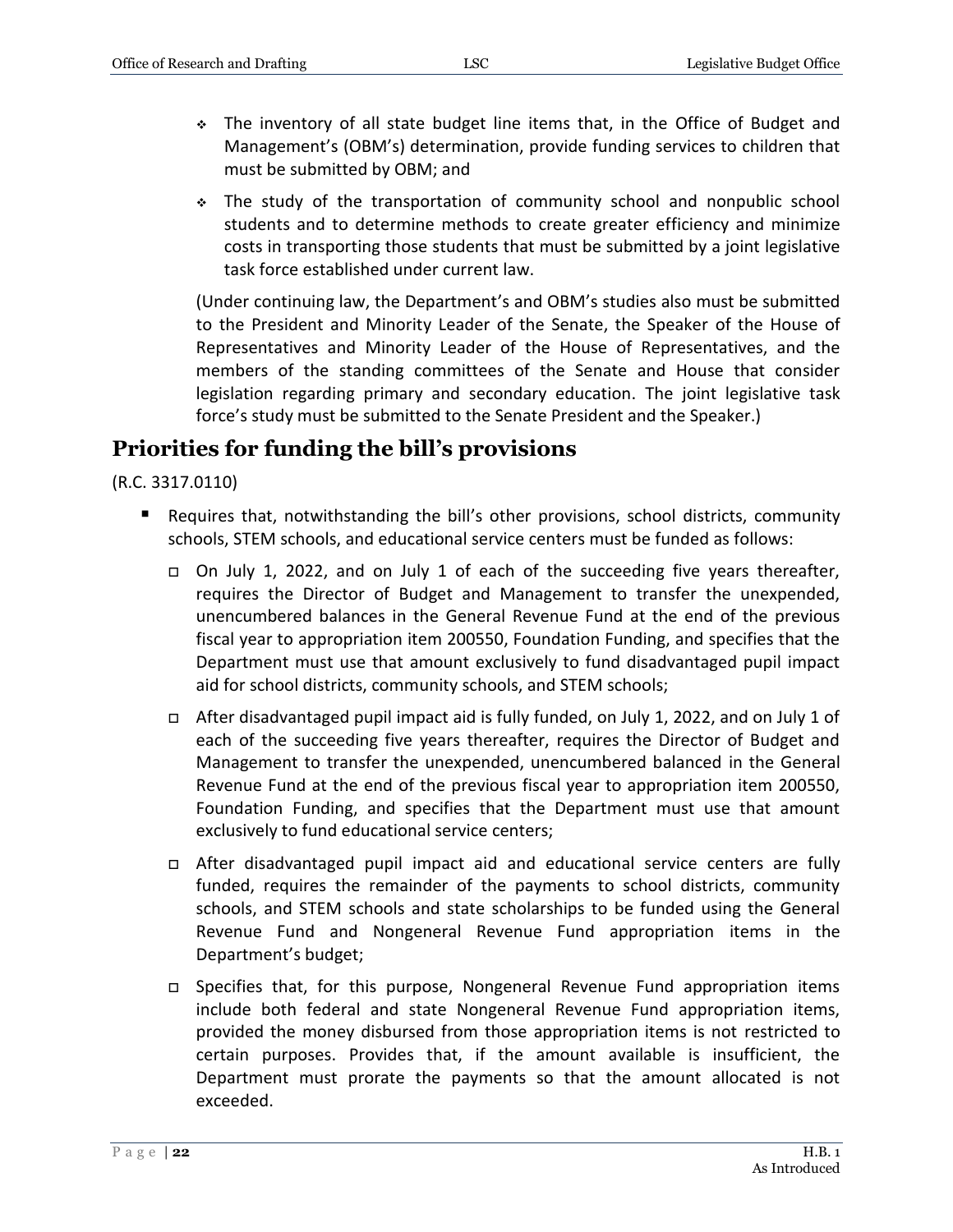Specifies that it is the intent of the General Assembly that an amount equal to the estimated increase in revenues in the General Revenue Fund that is determined as part of the development of the main operating budget for FY 2022 and FY 2023 first be used to fund disadvantaged pupil impact aid for school districts, community schools, and STEM schools.

## <span id="page-22-0"></span>**School Funding Oversight Commission**

#### (R.C. 3317.60)

- **E** Creates the School Funding Oversight Commission to do all of the following:
	- □ Evaluate and analyze the manner in which the funding requirements of the bill are being implemented and make recommendations to the General Assembly to ensure that, if at all possible, the funding priorities specified in the bill are implemented as directed and that all other provisions are funded as equitably and evenly as possible as additional funding becomes available;
	- Analyze and make recommendations to the General Assembly regarding any appropriate adjustments to the provisions of the bill for inflation, technology developments, changes in instructional methodology, or the use of databases;
	- $\Box$  Review and analyze the findings or implications of any of the studies described above, as those studies become available, or any other school funding studies authorized in related legislation and make appropriate recommendations to the General Assembly;
	- $\Box$  Upon the implementation of the provisions of the bill, assess the impact of its calculations and other basic concepts and make recommendations to the General Assembly regarding appropriate modifications to those calculations and other basic concepts; and
	- Generally monitor the implementation of the provisions of the bill to ensure that they are implemented in a timely and effective manner that is consistent with the intent of the General Assembly at the time those provisions were enacted and make recommendations to the General Assembly regarding its implementation.
- Specifies that the Commission consist of the following members:
	- Two members of the House of Representatives, appointed by the Speaker of the House of Representatives, and two members of the Senate, appointed by the President of the Senate (of the members appointed from each chamber, one must be a member of the majority party and one must be a member of the minority party with the most members);
	- □ Three school district superintendents, appointed by the state Superintendent with advice from those statewide organizations that represent school district superintendents, and three school district treasurers, appointed by the state Superintendent with advice from those statewide organizations that represent school district treasurers (the state Superintendent must attempt to ensure that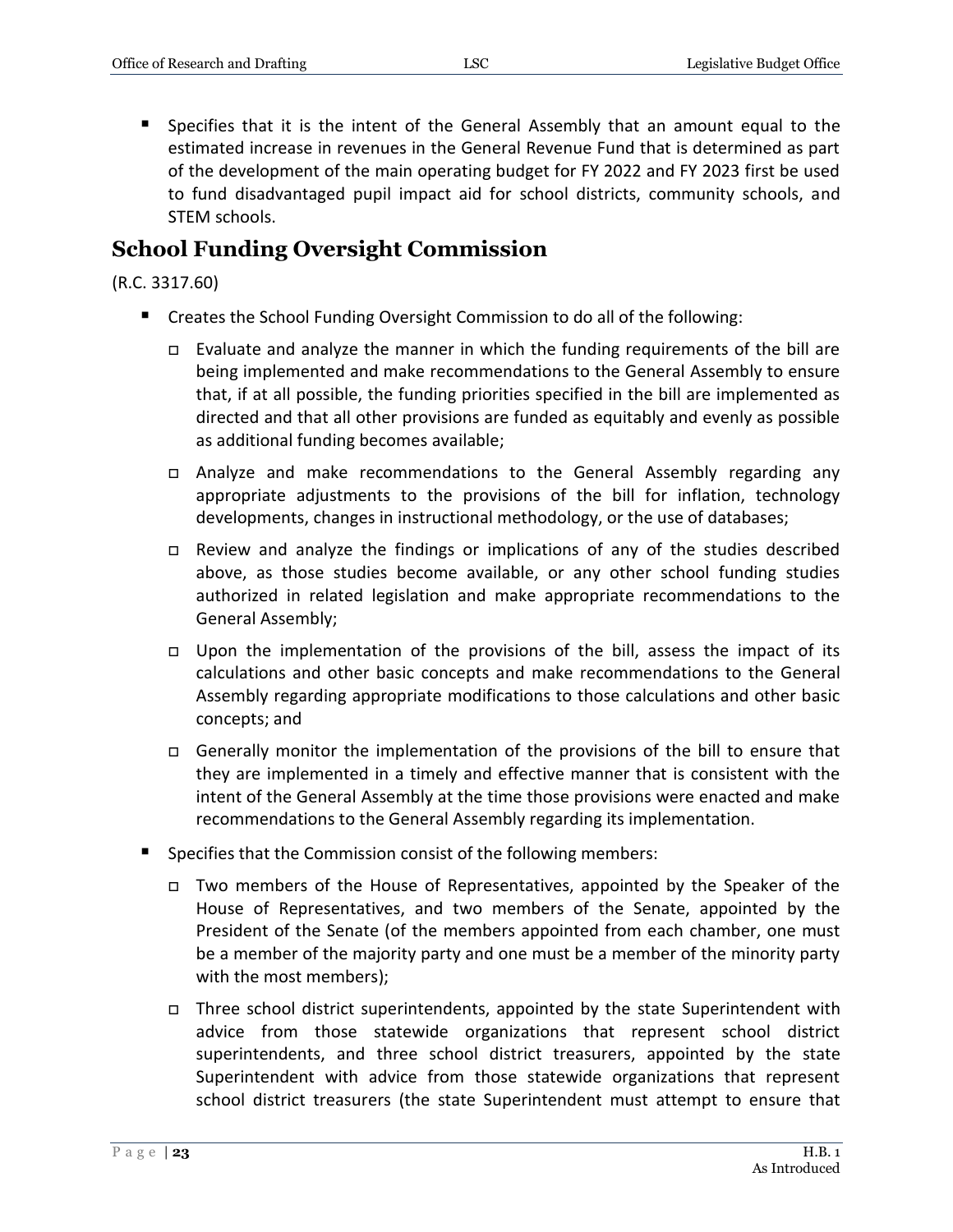these superintendents and treasurers represent a combination of urban, suburban, and rural school districts and a combination of school districts with different per-pupil local capacity amounts as calculated under the bill's provisions);

- $\Box$  Three parents, not more than two of whom may be of the same gender, appointed by the Governor (the Governor must attempt to ensure that the parents appointed are a combination of parents of students who are enrolled in, will enroll in, or were enrolled in public schools);
- $\Box$  Three teachers appointed by the state Superintendent (the state Superintendent must attempt to ensure that these superintendents and treasurers represent a combination of urban, suburban, and rural school districts and a combination of school districts with different per-pupil local capacity amounts as calculated under the bill's provisions); and
- $\Box$  Three school board members appointed by the state Superintendent (the state Superintendent must attempt to ensure that these superintendents and treasurers represent a combination of urban, suburban, and rural school districts and a combination of school districts with different per-pupil local capacity amounts as calculated under the bill's provisions).
- Specifies that not more than one of the members of the Commission (other than the legislative members) may represent the same school district.
- **Requires the members of the Commission to be appointed prior to the Commission's** first meeting.
- Specifies that half of the members appointed under each of the categories described above must be appointed for two-year terms and the other half must be appointed for four-year terms, and specifies that all members subsequently appointed must be appointed for four-year terms.
- **Specifies that no member is eligible for reappointment except for those members** appointed to initial two-year terms.
- Requires the Superintendent of Public Instruction, no more than one year after the bill's effective date, to call the first meeting of the Commission.
- Requires the members of the Commission to select a chair and vice-chair at the Commission's first meeting.
- Requires the Commission to meet at least once every six months at the call of the chair.

## <span id="page-23-0"></span>**Student wellness and success funding reporting requirements**

(R.C. 3317.26)

 For FY 2022 and each fiscal year thereafter, requires a city, local, exempted village, or joint vocational school district's, community school's, or STEM school's annual report of the initiatives on which its student wellness and success funds and enhancement funds were spent to include the amount of money that was spent on each initiative.